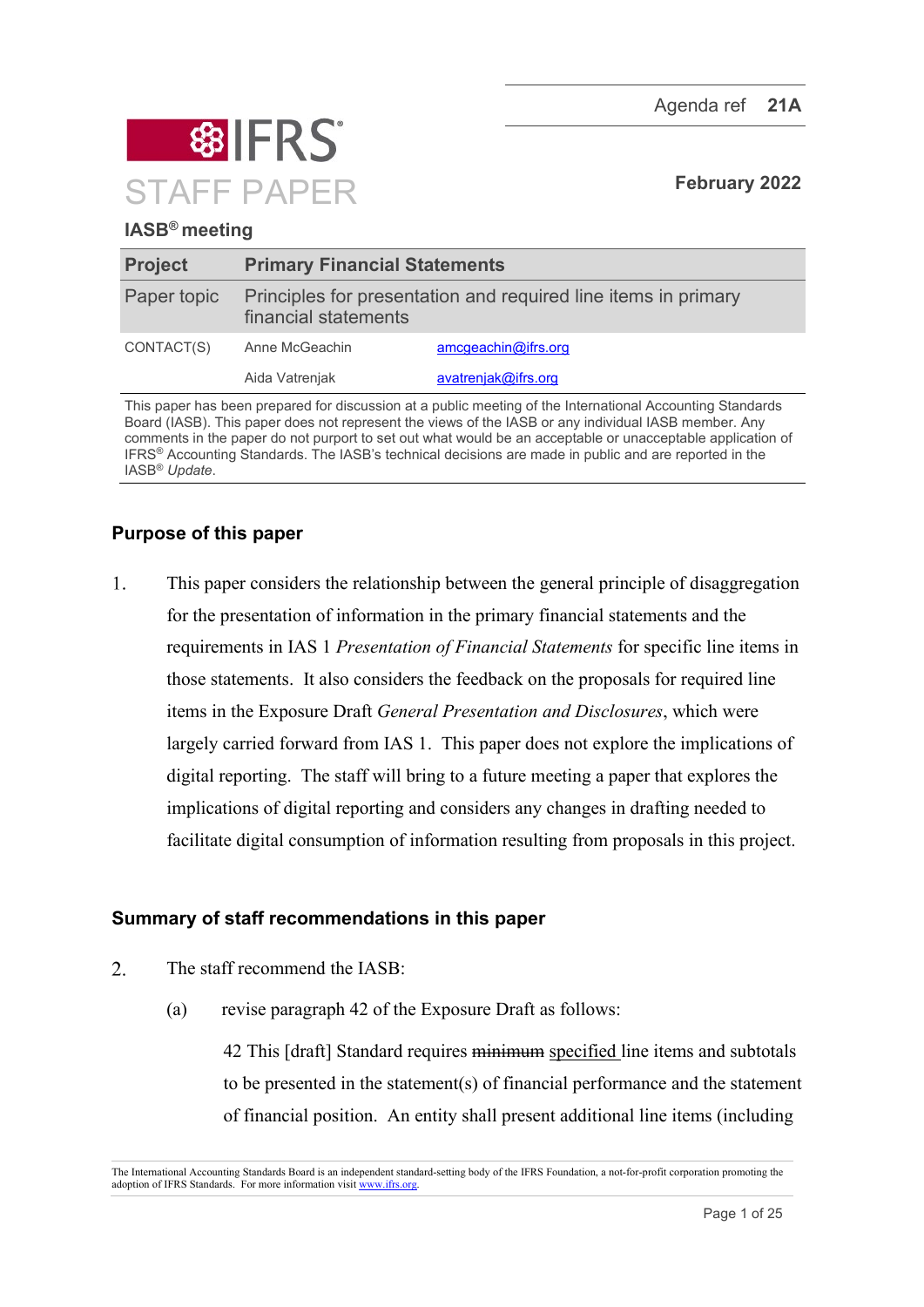by disaggregating required minimum line items), headings and subtotals in the statement(s) of financial performance and the statement of financial position when such presentations are relevant to an understanding of the entity's financial performance or financial position necessary to provide an understandable overview of the entity's income and expenses or assets, liabilities and equity.

(b) revise the introductions to the lists of required line items in paragraphs 65 and 82 of the Exposure Draft as follows:

> In addition to items required by other IFRS Accounting Standards, unless doing so reduces how useful the statement is in providing an understandable overview of the entity's income and expenses [or assets, liabilities and equity], an entity shall present in the statement of profit or loss [or statement of financial position] line items for…..;

- (c) add application guidance that indicates in general:
	- (i) it is unlikely that the presentation of items set out in paragraph 65 of the Exposure Draft that are classified in the operating category would reduce how useful the statement is in providing an understandable overview of the entity's income and expenses; and
	- (ii) in contrast, it is likely that the presentation of items set out in paragraph 65(b) of the Exposure Draft that are classified in the investing category would reduce how useful the statement is in providing an understandable overview of the entity's income and expenses.
- (d) include in the Basis for Conclusions an analysis of the costs and benefits of requirements for specified line items.
- (e) not revisit the existing requirements for specified line items brought forward from IAS 1.
- (f) not add a specific requirement to present impairments of non-financial assets.
- (g) proceed with the proposed requirement to present goodwill separately from intangible assets.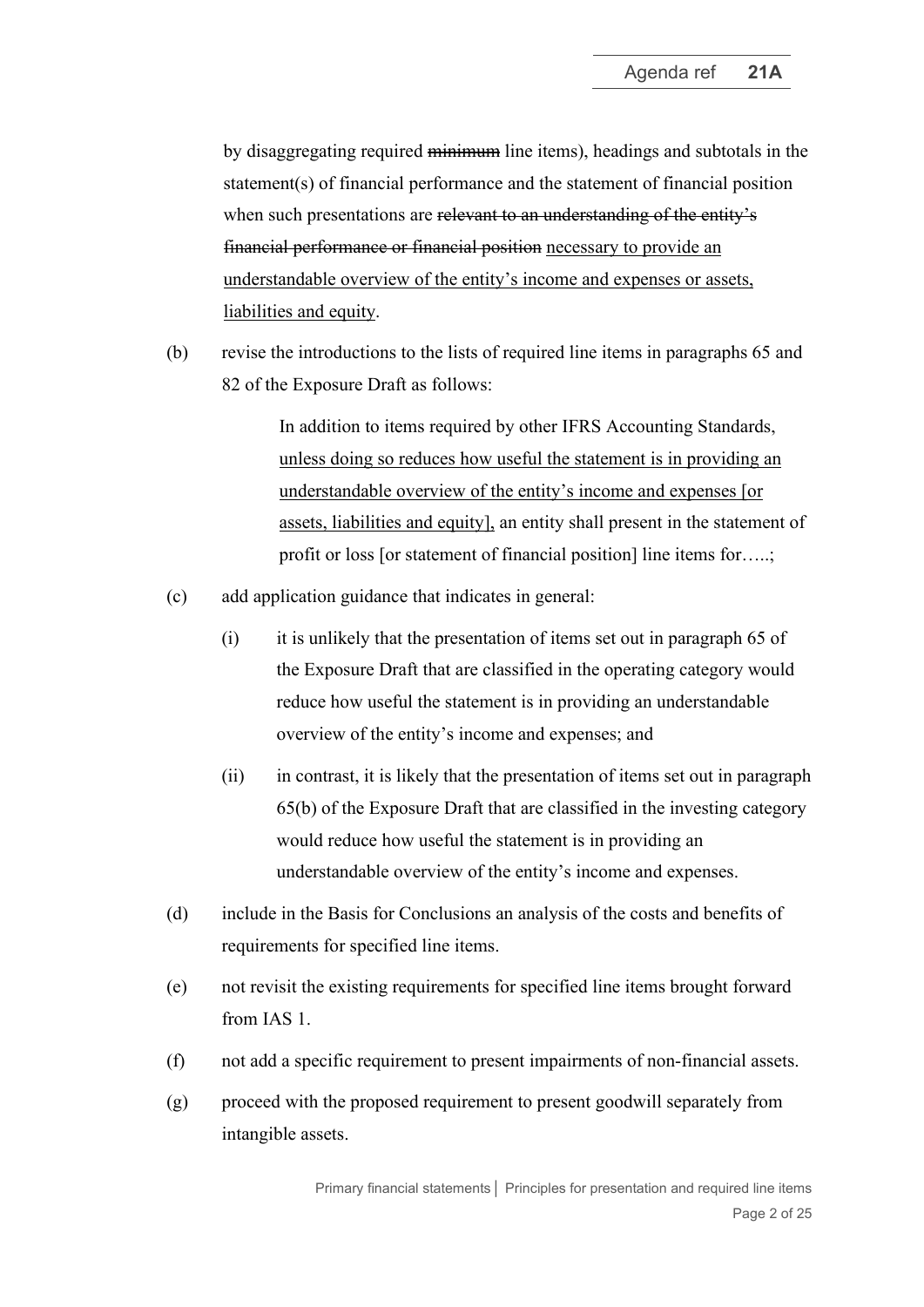- (h) proceed with the proposed requirement for required line items to be presented in each affected category in the statement of profit or loss.
- (i) not specify any required line items to be presented in the financing category in the statement of profit or loss.

## **Structure of the paper**

- $3<sub>1</sub>$ This paper is structured as follows:
	- (a) requirements in IAS 1, proposals in the Exposure Draft and IASB redeliberations so far (paragraphs [4–](#page-2-0)[8\)](#page-3-0);
	- (b) feedback on required line items (paragraphs [9–](#page-4-0)[11\)](#page-4-1);
	- (c) staff analysis and recommendations (paragraphs [12](#page-5-0)[–57\)](#page-20-0); and
	- (d) Appendix A—extracts from the Exposure Draft.

## **Requirements in IAS 1, proposals in the Exposure Draft and IASB redeliberations so far**

- <span id="page-2-0"></span> $\overline{4}$ . Paragraph 42 of the Exposure Draft sets out the general principle for what line items should be presented in the primary financial statements. It was brought forward essentially unchanged from paragraphs 55 and 85 of IAS 1. It states:
	- 42 This [draft] Standard requires minimum line items and subtotals to be presented in the statement(s) of financial performance and the statement of financial position. An entity shall present additional line items (including by disaggregating required minimum line items), headings and subtotals in the statement(s) of financial performance and the statement of financial position when such presentations are relevant to an understanding of the entity's financial performance or financial position.
- 5. Paragraph 65 of the Exposure Draft (reproduced in Appendix A) lists line items that an entity is required to present in the statement of profit or loss. The items listed are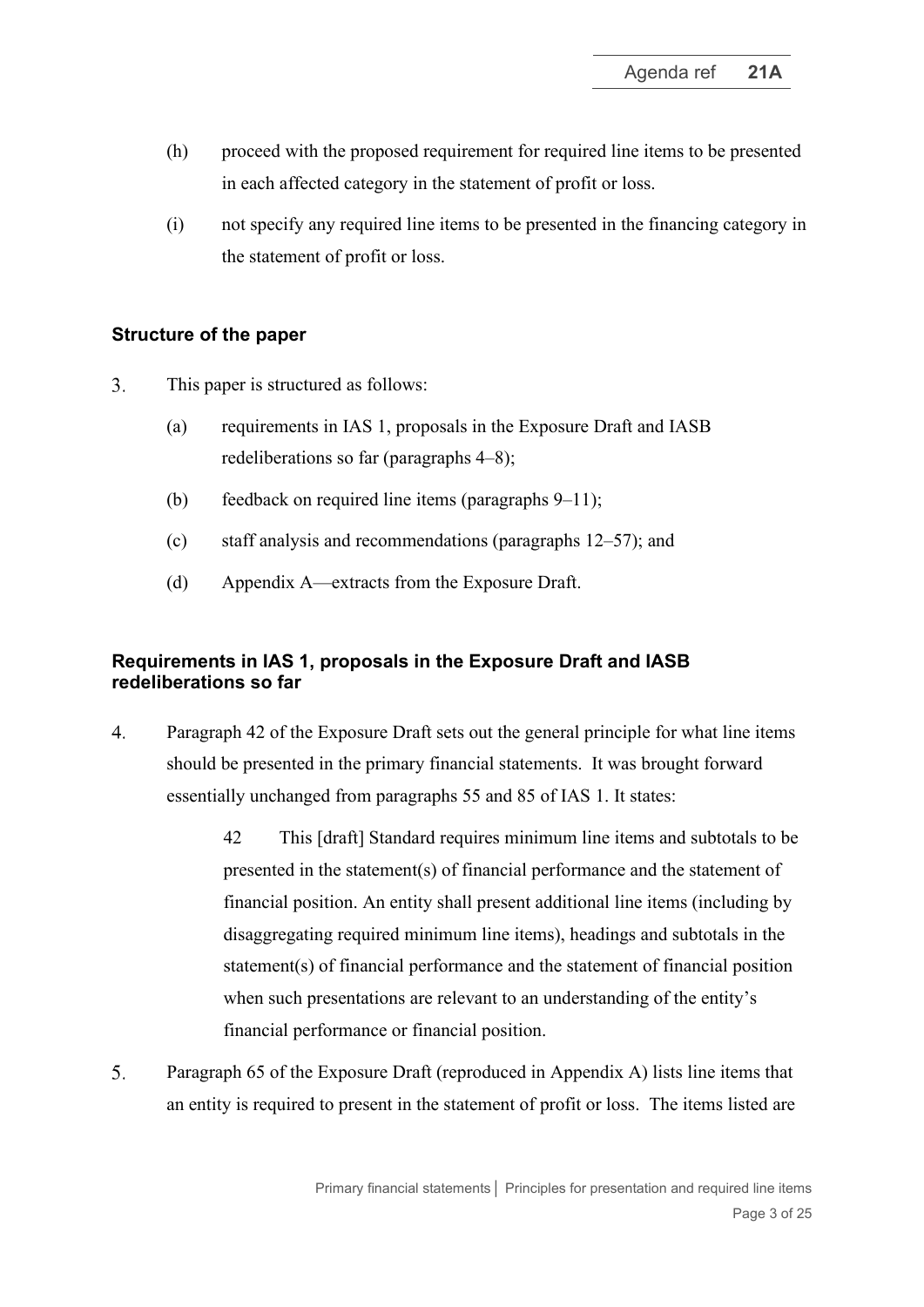essentially unchanged from IAS  $1<sup>1</sup>$  $1<sup>1</sup>$  but have been re-ordered to provide a structured list. Five items relate to the requirements of IFRS 9 *Financial Instruments*, 5 items relate to IFRS 17 *Insurance Contracts* and 7 items relate to other IFRS Accounting Standards. An important aspect of the proposals in the Exposure Draft is that the required line items do not override the classification requirements. Hence, if amounts for a line item are required to be classified in different categories in the statement of profit or loss, a line item for those amounts is required in each category (paragraph B44 of the Exposure Draft).

- 6. Paragraph 82 of the Exposure Draft (reproduced in Appendix A) lists line items that an entity is required to present in the statement of financial position. The 22 items listed are unchanged from IAS 1, except for the addition of goodwill.<sup>[2](#page-3-2)</sup>
- <span id="page-3-4"></span><span id="page-3-3"></span> $7.$ When the IASB discussed the general principles of disaggregation at its April 2021 meeting [\(Agenda Paper 21A\)](https://www.ifrs.org/content/dam/ifrs/meetings/2021/april/iasb/ap21a-primary-financial-statements.pdf), it tentatively decided in relation to presentation in the primary financial statements:
	- (a) not reinstate paragraph 29 of IAS 1, which required an entity to present separately each material class of similar items, in the new Standard. The objective of that paragraph continues to apply because entities are required to disaggregate material information in the notes to the financial statements. However, it is not possible to require an entity to present complete disaggregation of material information in the primary financial statements.
	- (b) include a reference to understandability in the description of the role of the primary financial statements.
- <span id="page-3-0"></span>8. [Agenda Paper 21A](https://www.ifrs.org/content/dam/ifrs/meetings/2021/april/iasb/ap21a-primary-financial-statements.pdf) of the April 2021 IASB meeting also explained that the wording of paragraph 42 of the Exposure Draft (reproduced in paragraph 5 of this paper) needed to be revised because the reference to 'relevant' implies information should be

<span id="page-3-1"></span> $<sup>1</sup>$  The Exposure Draft proposed separate line items for the share of profit for integral and non-integral associates</sup> and joint ventures. The IASB tentatively decided in October 2021 not to proceed with such a split for associates and joint ventures. The Exposure Draft also proposed replacing the line item 'finance costs' with a line item 'income or expenses from financing activities'. That line item is discussed in paragraph[s 54](#page-19-0)[–57](#page-20-0) of this paper.

<span id="page-3-2"></span><sup>2</sup> The Exposure Draft proposed separate line items for integral and non-integral associates and joint ventures. The IASB tentatively decided in October 2021 not to proceed with such a split for associates and joint ventures.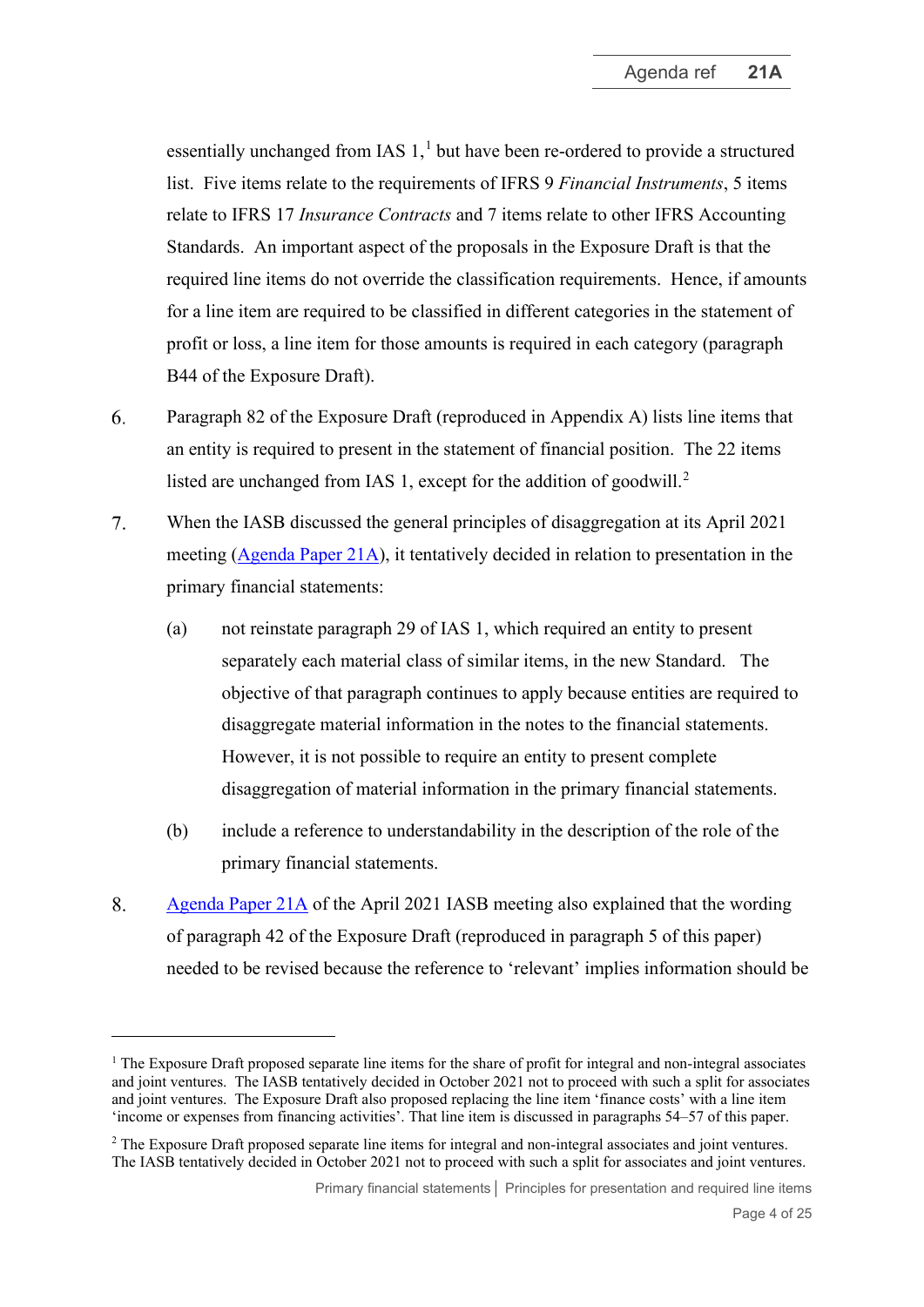presented in the primary financial statements if it is material, in conflict with the decision described in paragraph [7\(a\)](#page-3-3) of this paper.

#### **Feedback on required line items**

- <span id="page-4-0"></span>9. The Exposure Draft did not have a specific question relating to the proposed requirements for line items. However, some respondents commented on these proposals. Of those, some agreed with the requirements and some (mainly preparers) disagreed.
- <span id="page-4-2"></span>10. Most respondents who commented said that additional guidance or clarification is needed. These respondents asked for the following guidance or clarification:
	- (a) some asked the IASB to clarify the relationship between the required line items and the proposal to prohibit a mixture of the nature of expense method and the function of expense method. (The IASB tentatively decided in [Agenda](https://www.ifrs.org/content/dam/ifrs/meetings/2021/october/iasb/ap21b-primary-financial-statements-analysis-of-operating-expenses-presentation-in-the-statement-of-profit-or-loss.pdf)  [Paper 21B](https://www.ifrs.org/content/dam/ifrs/meetings/2021/october/iasb/ap21b-primary-financial-statements-analysis-of-operating-expenses-presentation-in-the-statement-of-profit-or-loss.pdf) of the October 2021 IASB meeting not to prohibit a mixed presentation, so this question no longer needs to be considered);
	- (b) some asked for further guidance clarifying that required line items are only required to be presented in the primary financial statements when they are material; and
	- (c) some suggested a comprehensive review of the required line items to consider, for example:
		- (i) a consistent approach to setting requirements for line items with a clear rationale and conceptual basis (for example requiring presentation of impairment for either both financial and non-financial assets or neither).
		- (ii) whether all required line items should remain, especially those that would be presented in categories below operating profit.
- <span id="page-4-1"></span> $11.$ On the proposed separate presentation of goodwill in the statement of financial position, some agreed and some disagreed. Some respondents that agreed with the separate presentation also said that impairment of goodwill should also be required to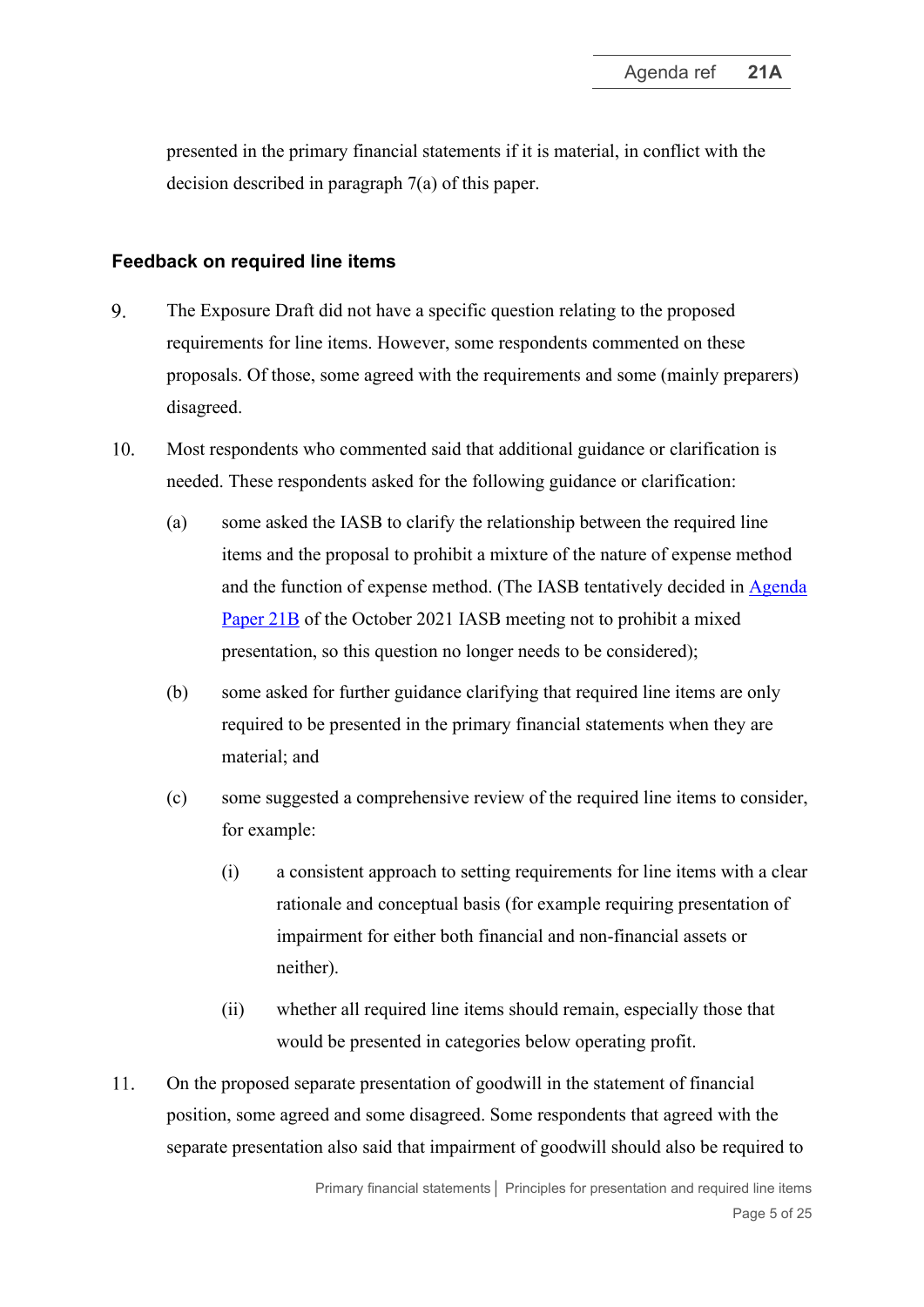be presented separately in the statement of profit or loss. Some respondents that disagreed were concerned that requiring presentation of goodwill in the statement of financial position could lead to disclosure of immaterial information. A few of those that disagreed said that goodwill is not sufficiently different from other intangible assets to justify separate presentation in the statement of financial position.

### **Staff analysis**

- <span id="page-5-0"></span>12. This section of the paper is structured as follows:
	- (a) the wording of the general principle of disaggregation relating to presentation in the primary financial statements (paragraphs [13](#page-5-1)[–19\)](#page-7-0);
	- (b) the relationship between the general principle of disaggregation relating to presentation and specific requirements for line items (paragraphs [20–](#page-7-1)[33\)](#page-11-0);
	- (c) when should the IASB set specific requirements for line items (paragraphs [34–](#page-12-0) [47\)](#page-16-0); and
	- (d) required line items in the investing and financing categories (paragraphs [48–](#page-17-0) [57\)](#page-20-0).

## *The wording of the general principle of disaggregation relating to presentation in the primary financial statements*

<span id="page-5-1"></span>13. Before considering requirements for specific line items, the staff think it is helpful to conclude on the wording of the general principle set out in paragraph 42 of the Exposure Draft:

> 42 This [draft] Standard requires minimum line items and subtotals to be presented in the statement(s) of financial performance and the statement of financial position. An entity shall present additional line items (including by disaggregating required minimum line items), headings and subtotals in the statement(s) of financial performance and the statement of financial position *when such presentations are relevant to an understanding of the entity's financial performance or financial position*. [Emphasis in italics added.]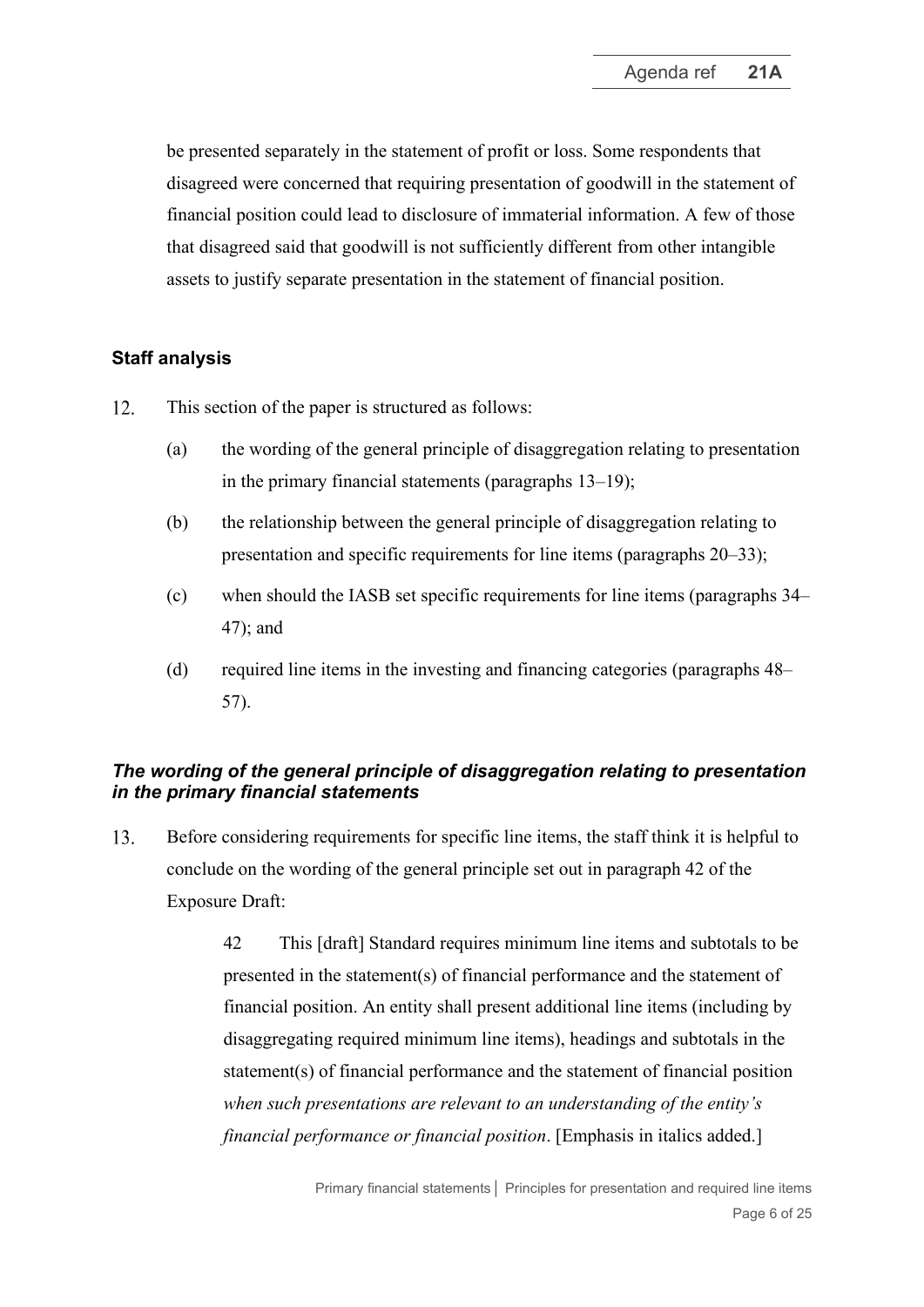- 14. As explained in paragraphs [7](#page-3-4) and [8](#page-3-0) of this paper, the wording in italics needs to be revised because not all material (ie relevant) disaggregation can be included in the primary financial statements.
- 15. The staff have sought alternative wording that links paragraph 42 with paragraph 20 of the Exposure Draft, which sets out the role of the primary financial statements. Following the discussion at the April 2021 meeting, the staff propose paragraph 20 of the Exposure Draft be drafted as follows:

20 The role of the primary financial statements is to provide a structured and comparable summary of a reporting entity's recognised assets, liabilities, equity, income, expenses and cash flows, which is useful for:

(a) obtaining an understandable overview of the entity's assets, liabilities, equity, income, expenses and cash flows;

(b) making comparisons between entities, and between reporting periods for the same entity; and

(c) identifying items or areas about which users of financial statements may wish to seek additional information in the notes.

- 16. These revisions focus on the fact that the primary financial statements are a structured summary, as described in paragraph 5.2 of the Conceptual Framework, and balance the need for the summary to be understandable and provide comparable information.
- 17. Paragraph 20 of the Exposure Draft can then be used as the basis on which paragraph 42 of the Exposure Draft builds. The first sentence in paragraph 42 of the Exposure Draft refers to the presentation requirements that apply to all entities and which therefore support the role of primary financial statements in providing information that is useful for making the comparisons set out in paragraph 20(b) of the Exposure Draft, for example:
	- (a) the required structure of the statement of profit or loss;
	- (b) the requirement to classify assets and liabilities as current or non-current or use a presentation based on liquidity in the statement of financial position; and
	- (c) the requirements for specific line items in each statement.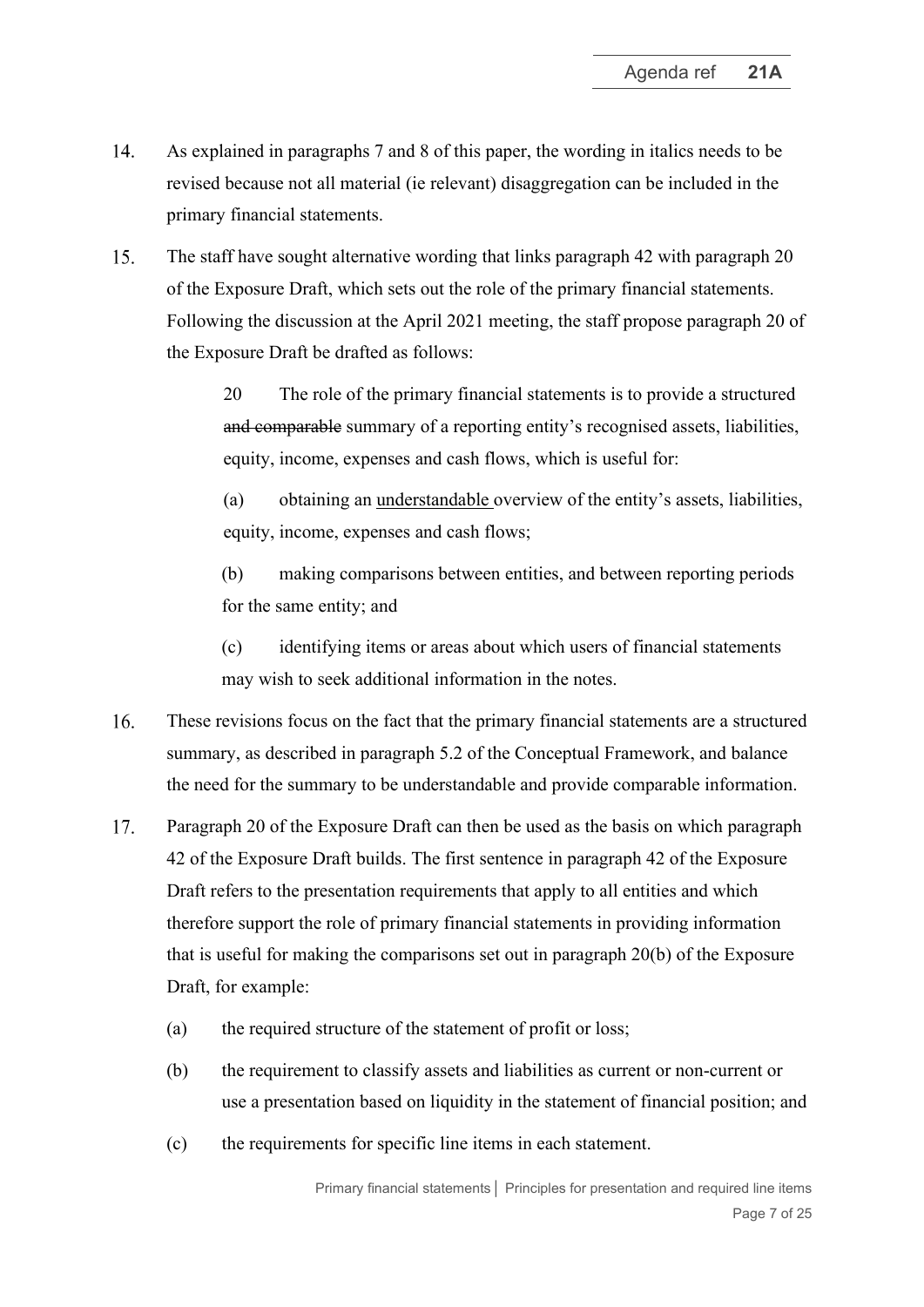- 18. Any additional line items added by an entity applying the second sentence in paragraph 42 of the Exposure Draft will inevitably be entity-specific. Accordingly, they are likely to relate to the role of primary financial statements in providing information that gives the understandable overview set out in paragraph  $20(a)$ .<sup>[3](#page-7-2)</sup>
- <span id="page-7-0"></span>19. The staff therefore recommend the following revision to paragraph 42

42 …..An entity shall present additional line items (including by disaggregating required minimum line items), headings and subtotals in the statement(s) of financial performance and the statement of financial position when such presentations are relevant to an understanding of the entity's financial performance or financial position necessary to provide an understandable overview of the entity's income and expenses or assets, liabilities and equity.

#### **Question for the IASB**

Q1 Does the IASB agree with the recommended revisions to paragraph 42 of the Exposure Draft set out in paragraph [19](#page-7-0) of this paper?

### *The relationship between the general principle of disaggregation relating to presentation and specific requirements for line items*

<span id="page-7-1"></span>The description of the role of primary financial statements in paragraph 20 of the 20. Exposure Draft requires a balance between giving an understandable overview and providing details that enable comparisons to be made between entities. Specific requirements for line items result in all entities providing those line items (when material) and, accordingly, help users of financial statements to compare entities.

<span id="page-7-2"></span><sup>&</sup>lt;sup>3</sup> The final aspect of the role of the primary financial statements set out in paragraph  $20(c)$ —identifying items or areas about which more information is given in the notes—is intended to emphasise that the primary financial statements cannot by themselves provide all necessary information. Some information can only be given in the notes. The descriptions of the line items in the primary financial statements and the cross-references to the notes enable users of financial statements to find that additional information.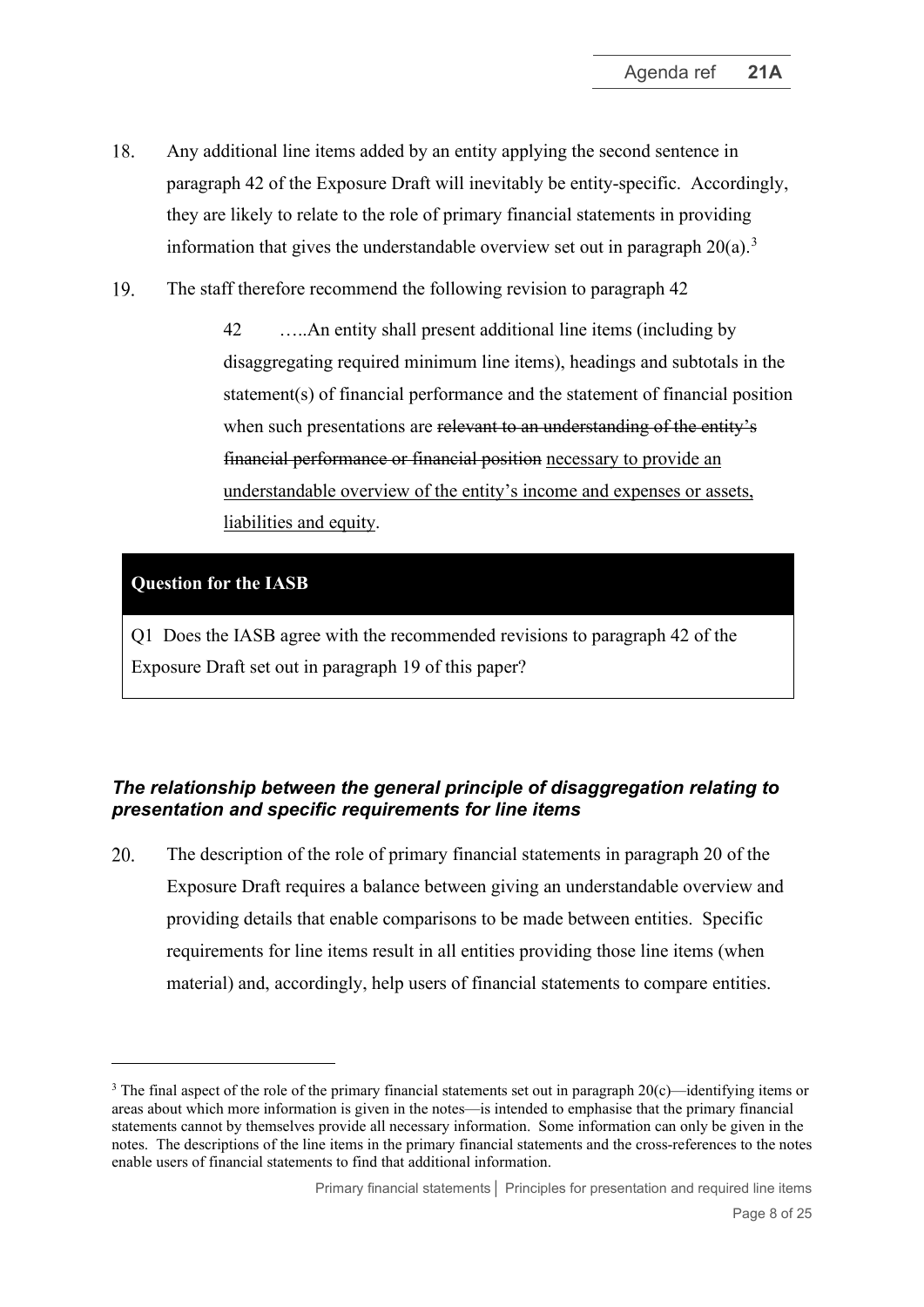- <span id="page-8-1"></span>21. However, such specific requirements may not help an entity give an understandable overview. This is particularly the case in the statement of profit or loss where the required line items are heavily focused on items relating to IFRS 9 and IFRS 17. An entity that is not a financial institution might have such items that are material, and hence should be disclosed, but which do not need to be presented in the statement of profit or loss to give an understandable overview of the entity's income and expenses. Rather they might create clutter that make the overview less understandable.
- 22. The staff have developed two possible amendments that would mitigate the risk that required line items create an imbalance between information useful for comparisons and information useful for giving an understandable overview:
	- (a) adding a general constraint on when the requirement for specified line items applies and
	- (b) for the statement of profit or loss, adding application guidance on applying that general constraint.

# *Adding a general constraint on when the requirement for specified line items apply*

- <span id="page-8-2"></span>23. To avoid the situation in which a required line item would result in clutter that makes the overview given by a primary financial statement less understandable, the staff recommends amending the introduction in the paragraphs that list the required line items (paragraphs 65 and 82 of the Exposure Draft). The staff considered two approaches to such an amendment [emphasis in italics added here to aid comparison between the two approaches]:
	- (a) In addition to items required by other IFRS Accounting Standards<sup>[4](#page-8-0)</sup>, *unless doing so reduces* how useful the statement is in providing an understandable overview of the entity's income and expenses [or assets, liabilities and equity], an entity shall present in the statement of profit or loss [or statement of financial position] line items for…..; or

<span id="page-8-0"></span><sup>4</sup> The staff will investigate whether we need to refer to items required by other IFRS Accounting Standards here and, if so, whether any caveat added to the paragraph in this Standard needs to apply to those items.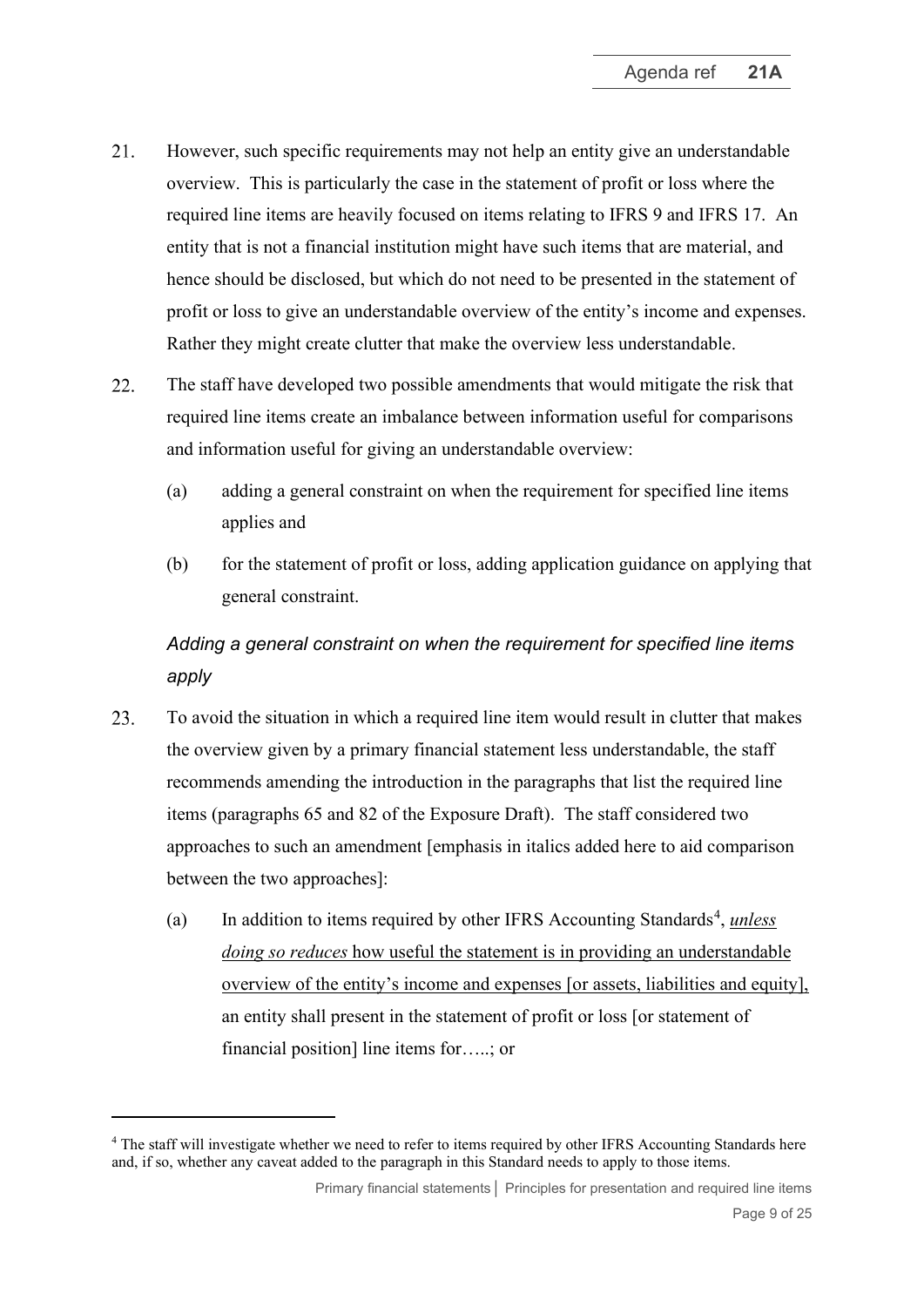- (b) In addition to items required by other IFRS Accounting Standards, *if doing so enhances* how useful the statement is in providing an understandable overview of the entity's income and expenses [or assets, liabilities and equity], an entity shall present in the statement of profit or loss [or statement of financial position] line items for…..
- 24. Under both approaches, any specified line item not presented because of the caveat added to the paragraphs in the Exposure Draft would be disclosed in the notes applying the general principle of disaggregation for disclosures (assuming that information about the item is material).
- 25. The first approach places more emphasis on the role of the required line items in achieving comparability between entities, and is a smaller change compared to the existing requirements. The second approach places more emphasis on the role of the primary financial statements in providing an understandable summary, and effectively removes the possibility of line items being presented that enhance comparability only and do not also contribute to an understandable overview. The staff think the first approach gives the better balance between comparability and understandability and hence recommends it.

### *Application guidance for the statement of profit or loss*

- <span id="page-9-1"></span>26. The staff acknowledge the addition of the caveat recommended by the staff requires an entity to make judgements about what makes an understandable summary of its income and expenses. Because of the potential conflict between comparability and understandability in the statement of profit or loss described in paragraph [21](#page-8-1) of this paper, the staff think it would be helpful to add application guidance on how that caveat is likely to apply in that statement.
- 27. In developing application guidance for the statement of profit or loss, the staff explored the effect of the required line items on the different categories in that statement. The required line items in paragraph 6[5](#page-9-0) of the Exposure Draft comprise<sup>5</sup>:

<span id="page-9-0"></span><sup>&</sup>lt;sup>5</sup> This paragraph of the paper does not consider the situation in which amounts relating to a single required line item are required to be classified in more than one category. That situation is discussed in paragraph[s 49](#page-17-1)[–53](#page-18-0) of this paper.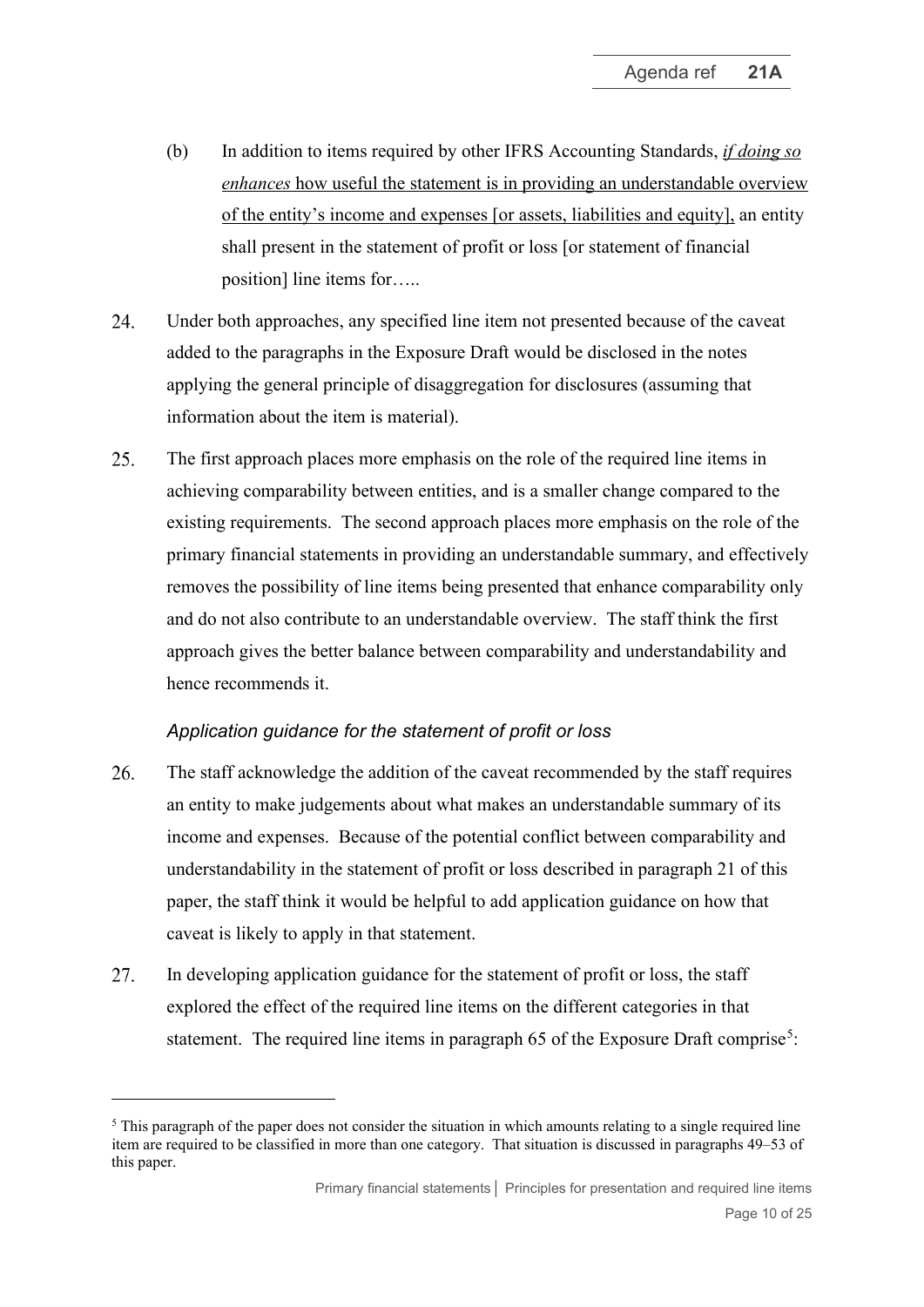- $(a)$  items that will always be classified in the operating category:
	- (i) revenue;
	- (ii) cost of sales; and
	- (iii) five items relating to insurance contracts;
- (b) items that will always be classified in a category other than the operating category:
	- (i) share of profit or loss of associates and joint ventures (split between integral and non-integral); $<sup>6</sup>$  $<sup>6</sup>$  $<sup>6</sup>$ </sup>
	- (ii) income taxes; and
	- (iii) discontinued operations;
- <span id="page-10-2"></span><span id="page-10-1"></span>(c) items that could be classified in the operating category in specific circumstances:
	- (i) items relating to financial assets, which will be classified in the investing category unless they arise from investments made in the course of an entity's main business activities and are accordingly classified in the operating category; and
	- (ii) income or expenses from financing activities, which will be classified in the financing category unless an entity provides financing to customers and makes an accounting policy choice to classify specified amounts in the operating category. Paragraphs [54](#page-19-0)[–57](#page-20-0) of this paper explain why the staff think we do not need a required line item for this category.
- <span id="page-10-3"></span>For items always classified in the operating category, the staff think the level of detail 28. required by the specified line items is not likely to detract from an understandable

<span id="page-10-0"></span><sup>6</sup> The Exposure Draft proposed separate line items for the share of profit or loss of integral and non-integral associates and joint ventures. The IASB tentatively decided in October 2021 not to proceed with such a split for associates and joint ventures, so a single line item for all equity-accounted associates and joint ventures will be required. The IASB has not yet redeliberated the classification of the share of profit or loss of associates and joint ventures for entities with specified main business activities.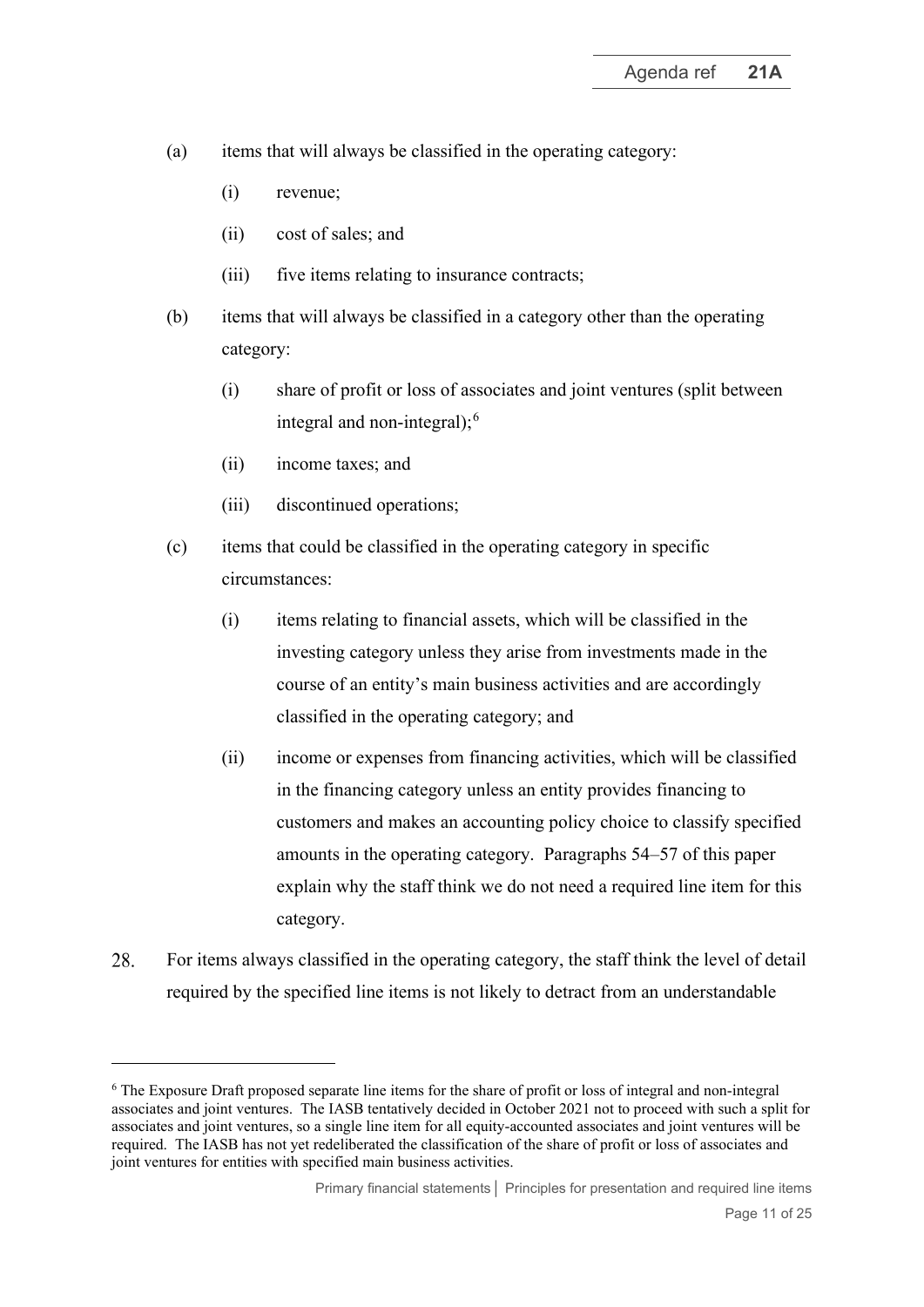overview of an entity's income and expenses. The same is true for the items never classified in the operating category.

- 29. Further, to the extent the line items described in paragraph [27\(c\)](#page-10-1) are classified in the operating category, the staff think their separate presentation is likely to be necessary for an understandable overview of an entity's income and expenses, given:
	- (a) the items relating to financial assets (paragraph  $27(c)(i)$ ) will arise from investments made in the course of an entity's main business activities; and
	- (b) the income and expenses relating to financing activities (paragraph  $27(c)(ii)$ ) will be those that the entity has made an accounting policy choice to classify in the operating category.<sup>[7](#page-11-1)</sup>
- $30.$ Accordingly, the staff recommend adding guidance that it is unlikely that the presentation of required line items that are classified in the operating category would reduce how useful the statement is in providing an understandable overview of the entity's income and expenses.
- 31. It follows that the risk of required line items adding clutter to the statement of profit or loss, thereby reducing its usefulness in providing an understandable overview of an entity's income and expenses, is largely restricted to required line items in the investing category.
- 32. For the investing category, evidence from our outreach and fieldwork indicates that the total amount involved is likely to be relatively small, and that disaggregation into the line items specified in paragraph 65(b) of the Exposure Draft could be disproportionate. In such cases, a more understandable overview of the entity's income and expenses would be given by allowing the entity to aggregate specified line items in the investing category, even if the specified line items were individually material, and provide disaggregation in the notes to the financial statements.
- <span id="page-11-0"></span>33. Accordingly, overall the staff recommend:

<span id="page-11-1"></span><sup>7</sup> The IASB is yet to redeliberate the proposals in the Exposure Draft on this accounting policy choice. The staff will discuss that topic in a future paper.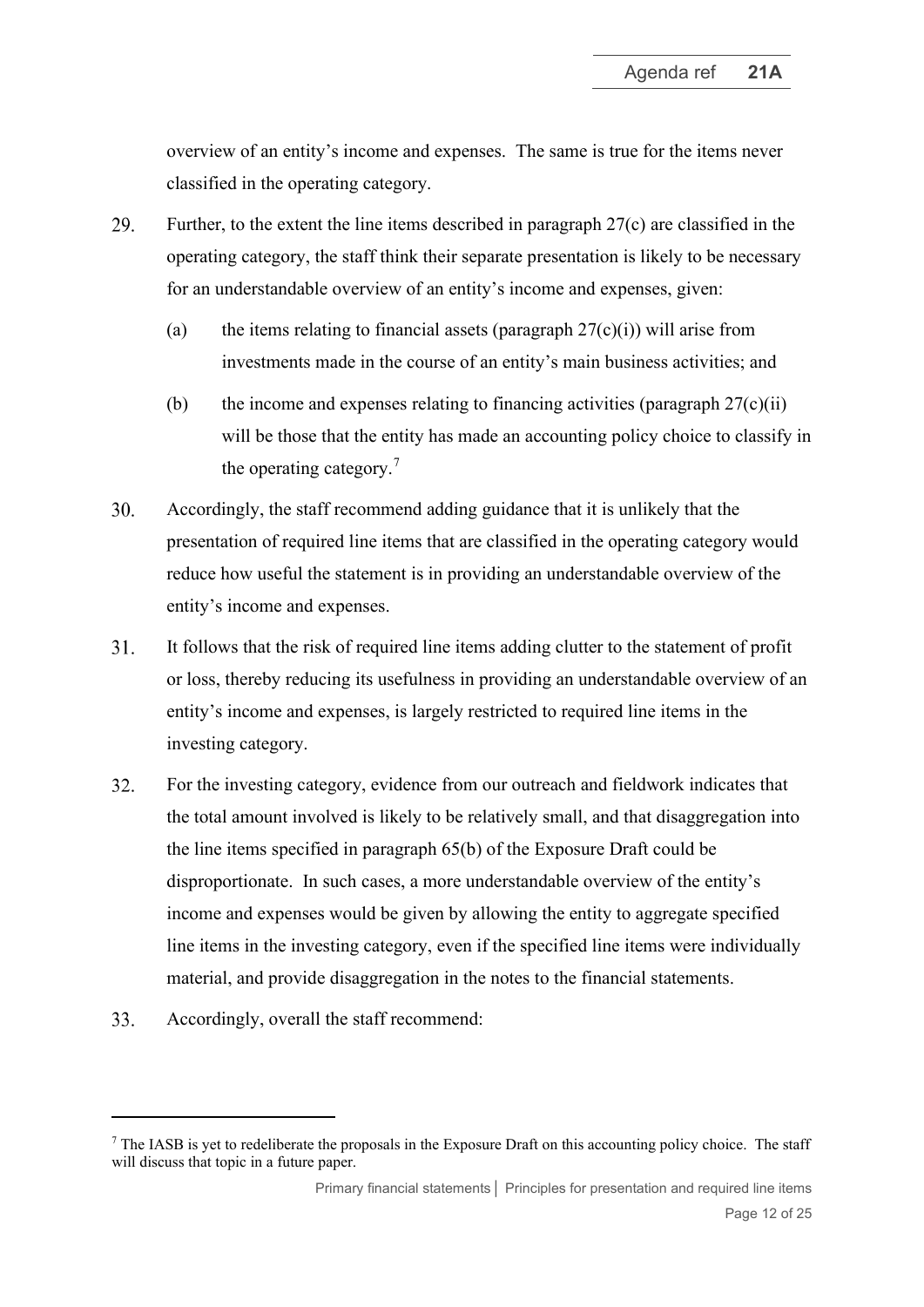<span id="page-12-1"></span>(a) revising the introductions to the lists of required line items in paragraphs 65 and 82 of the Exposure Draft as follows:

> In addition to items required by other IFRS Accounting Standards, *unless doing so reduces* how useful the statement is in providing an understandable overview of the entity's income and expenses [or assets, liabilities and equity], an entity shall present in the statement of profit or loss [or statement of financial position] line items for…..; and

- <span id="page-12-2"></span>(b) adding application guidance that indicates in general:
	- (i) it is unlikely that the presentation of items set out in paragraph 65 of the Exposure Draft that are classified in the operating category would reduce how useful the statement is in providing an understandable overview of the entity's income and expenses; and
	- (ii) in contrast, it is likely that the presentation of items set out in paragraph 65(b) of the Exposure Draft that are classified in the investing category would reduce how useful the statement is in providing an understandable overview of the entity's income and expenses.

#### **Questions for the IASB**

Q2 Does the IASB agree with the recommendation in paragraph 3[3\(a\)](#page-12-1)

Q3 Does the IASB agree with the recommendation in paragraph 3[3\(b\)?](#page-12-2)

#### *When should the IASB set specific requirements for line items?*

- <span id="page-12-0"></span>As described in paragraph [10](#page-4-2) of this paper, some respondents asked questions about 34. the rationale for the selection of the specific line items proposed by the Exposure Draft (and brought forward from IAS 1).
- <span id="page-12-3"></span>The first point to make is that specific requirements apply only to material items. If 35. the information is not material, a specific requirement would not apply. A few respondents asked for clarification of this. We would not want to make a statement in Primary financial statements**│** Principles for presentation and required line items

Page 13 of 25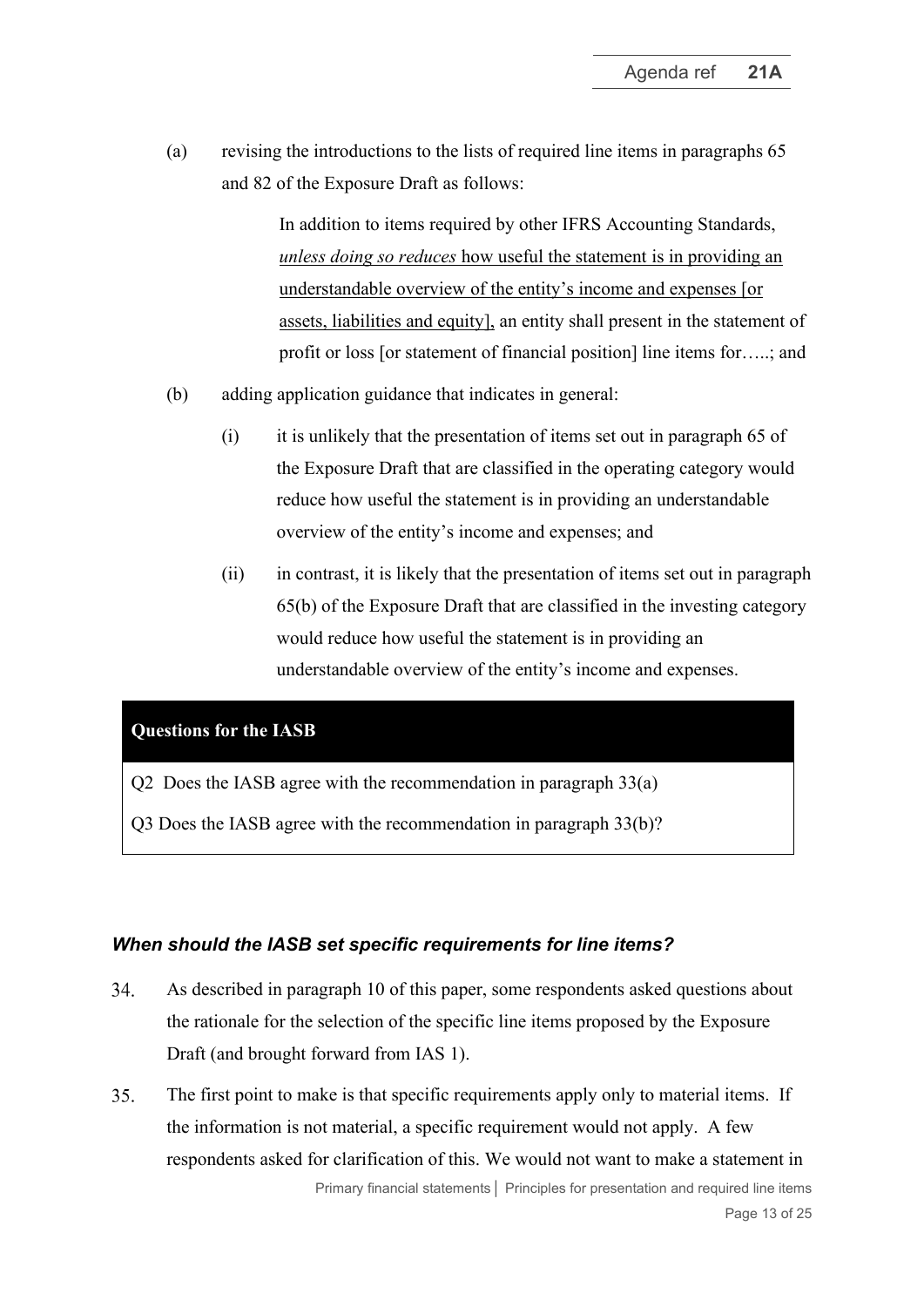the Standard about the application of materiality to these specific requirements paragraph 8 of IAS 8 *Accounting Policies, Changes in Accounting Estimates and Errors* includes the statement that requirements in IFRS Accounting Standards need not be applied when the effect of applying them is immaterial.

36. However, the staff think that some confusion might have been created by the use of the term 'minimum line items' in paragraph 42 of the Exposure Draft (brought forward from IAS 1). 'Minimum' may be read as implying the items are required as a minimum even when they are not material. The staff therefore recommend deleting the term 'minimum' from that paragraph, so that (combined with the recommendations in paragraph [19](#page-7-0) of this paper) it becomes:

> 42 This [draft] Standard requires minimum specified line items and subtotals to be presented in the statement(s) of financial performance and the statement of financial position. An entity shall present additional line items (including by disaggregating required minimum line items), headings and subtotals in the statement(s) of financial performance and the statement of financial position when such presentations are relevant to an understanding of the entity's financial performance or financial position necessary to provide an understandable overview of the entity's income and expenses or assets, liabilities and equity.

- <span id="page-13-0"></span>37. On the more general question of when the IASB should require specific line items, the staff has identified the following costs and benefits of such specific requirements, compared with relying on an entity applying the principle of presenting line items when necessary to provide an understandable overview of the entity's income and expenses or assets and liabilities:
	- (a) costs:
		- (i) potential conflict with the role of the primary financial statement to give an understandable overview. A requirement for a specific line item would mean an entity would have to present it separately (assuming the item is material) even if doing so results in the statement giving a less understandable overview of the assets/liabilities or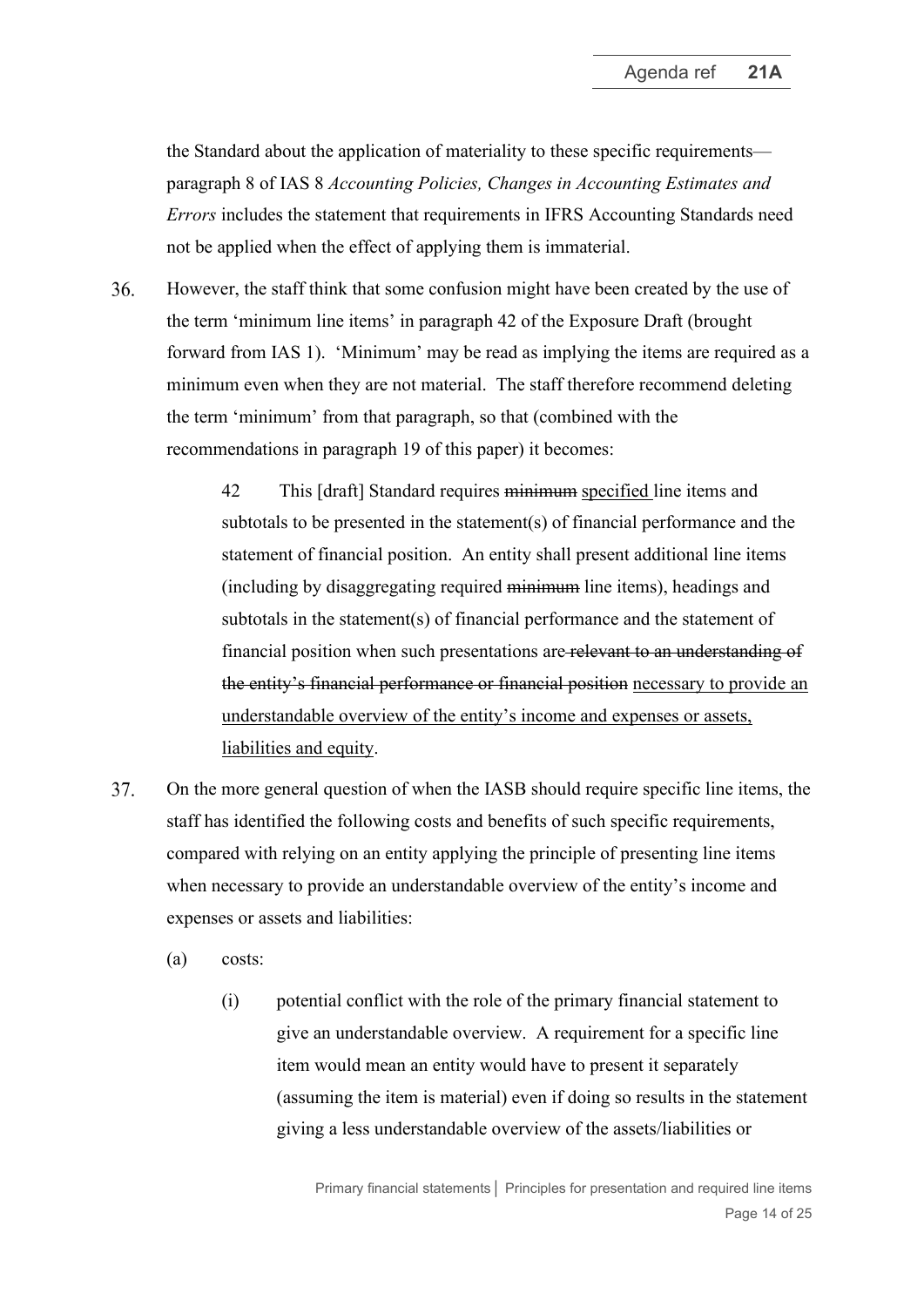income/expenses. However, either of the suggested revisions to the paragraphs in the Exposure Draft that list the required line items (set out in paragraph [23](#page-8-2) of this paper) would eliminate such a conflict.

- (ii) a list of specified line items is more likely to promote a checklist compliance approach. Entities may simply present the required line items and not consider whether additional disaggregation would be useful. The longer the list of required line items, the less likely an entity will feel the need to consider whether disaggregation into additional line items is necessary, even if the list of required line items does not necessarily focus on the most important types of income and expenses for the entity.
- (b) benefits:
	- (i) specific requirements result in increased comparability of primary financial statements across entities.
	- (ii) specific requirements are easier to apply and enforce compared to the application of a general principle.
	- (iii) specific requirements can include guidance on how the requirement can be met, for example on how items covered by the requirement might be identified or presented. Such guidance could enhance comparability of amounts and help make the requirements more operational.
	- (iv) specific requirements can be accompanied by a specific cost relief, should the IASB decide such relief is appropriate.
- The staff considered whether the IASB should assess these costs and benefits for each 38. of the existing requirements for line items to determine whether to retain them. However, except in relation to the financing category as discussed in paragraphs [54–](#page-19-0) [57](#page-20-0) of this paper, the staff does not recommend the IASB undertake such an exercise as part of this project—the requirements were established by past IASB projects and revisiting them could involve substantial resources. Further, any review would be an incomplete exercise without also considering whether new line items should be added. The staff think the recommendations set out in paragraph [33](#page-11-0) of this paper will resolve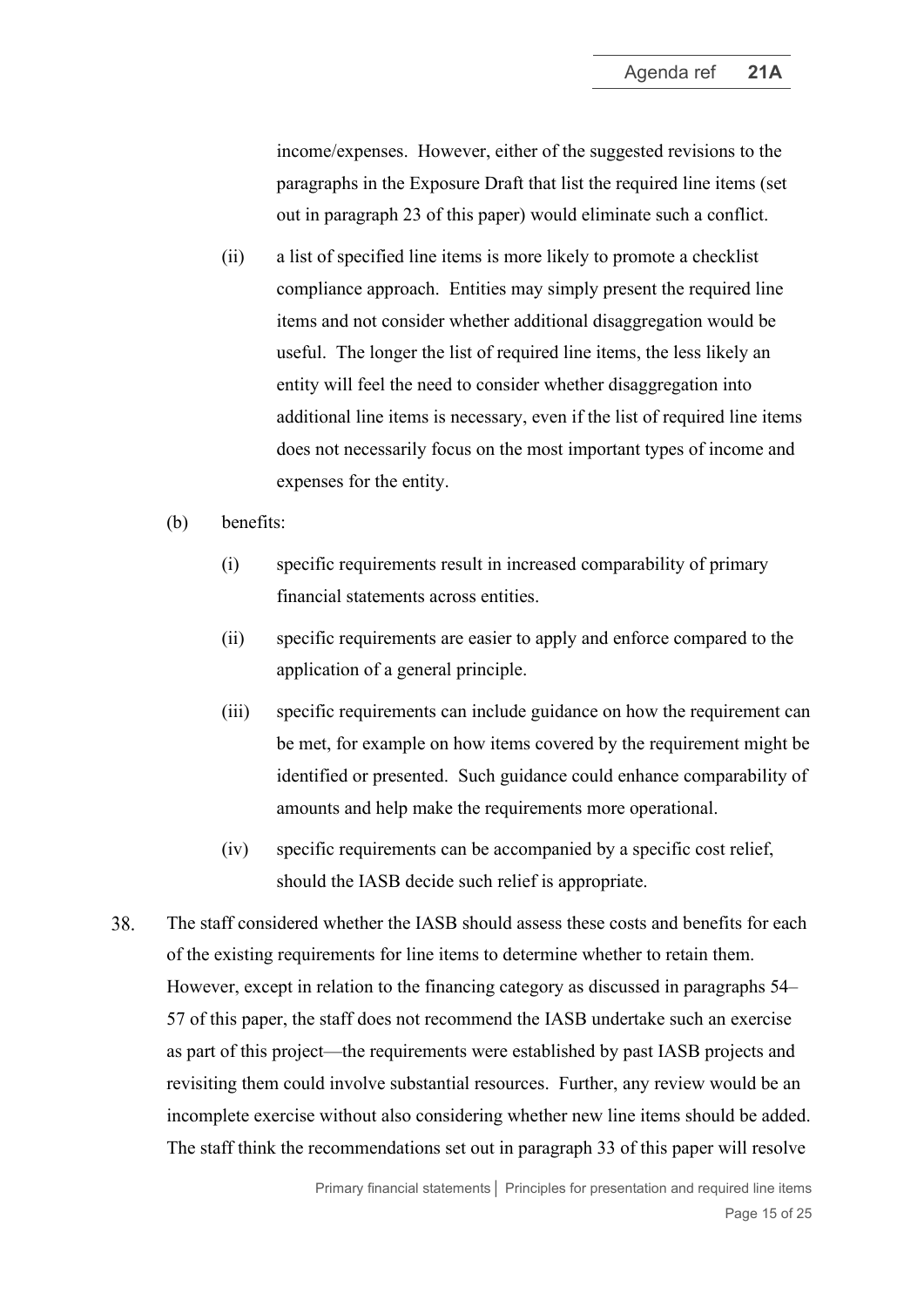any practical concerns relating to the required line items, and any more wide-ranging review is not a priority for the project. Instead, the staff recommend the Basis for Conclusions describe these costs and benefits and explain that the IASB will consider them when requiring specific line items to be presented in future projects.

#### *Possible new specific requirements*

- 39. Notwithstanding the staff's view that a wide-ranging review of the required line items is not a priority, the staff considered two possible additions to the line items specified in IAS 1:
	- (a) goodwill in the statement of financial position, proposed in the Exposure Draft (see paragraphs [40–](#page-15-0)[43\)](#page-15-1); and
	- (b) impairments of non-financial assets in the statement of profit or loss, suggested in the feedback to the Exposure Draft (see paragraphs [44–](#page-16-1)[47\)](#page-16-0).
- <span id="page-15-0"></span>40. The feedback was mixed on the proposal in the Exposure Draft for a required line item for goodwill in the statement of financial position.
- 41. Some disagreed with the proposal because of concerns about requiring immaterial information. However, as explained in paragraphs [35](#page-12-3) of this paper, entities are not required to present items that are immaterial.
- 42. A few disagreed with the proposal because they did not agree that goodwill was sufficiently different from intangible assets to require separate presentation. However, some agreed with the proposal because they agreed goodwill was different from intangible assets. Further, feedback on the Discussion Paper Business Combinations—*Disclosures, Goodwill and Impairment* indicates general support for the proposal because such separate presentation would avoid the need for the subtotal discussed in the Discussion Paper of net assets excluding goodwill.
- <span id="page-15-1"></span>43. The staff continue to think that goodwill has sufficiently different characteristics from intangible assets to often warrant separate presentation, as explained in the Basis for Conclusions. Accordingly, the staff recommends retaining the required line item for goodwill proposed in the Exposure Draft.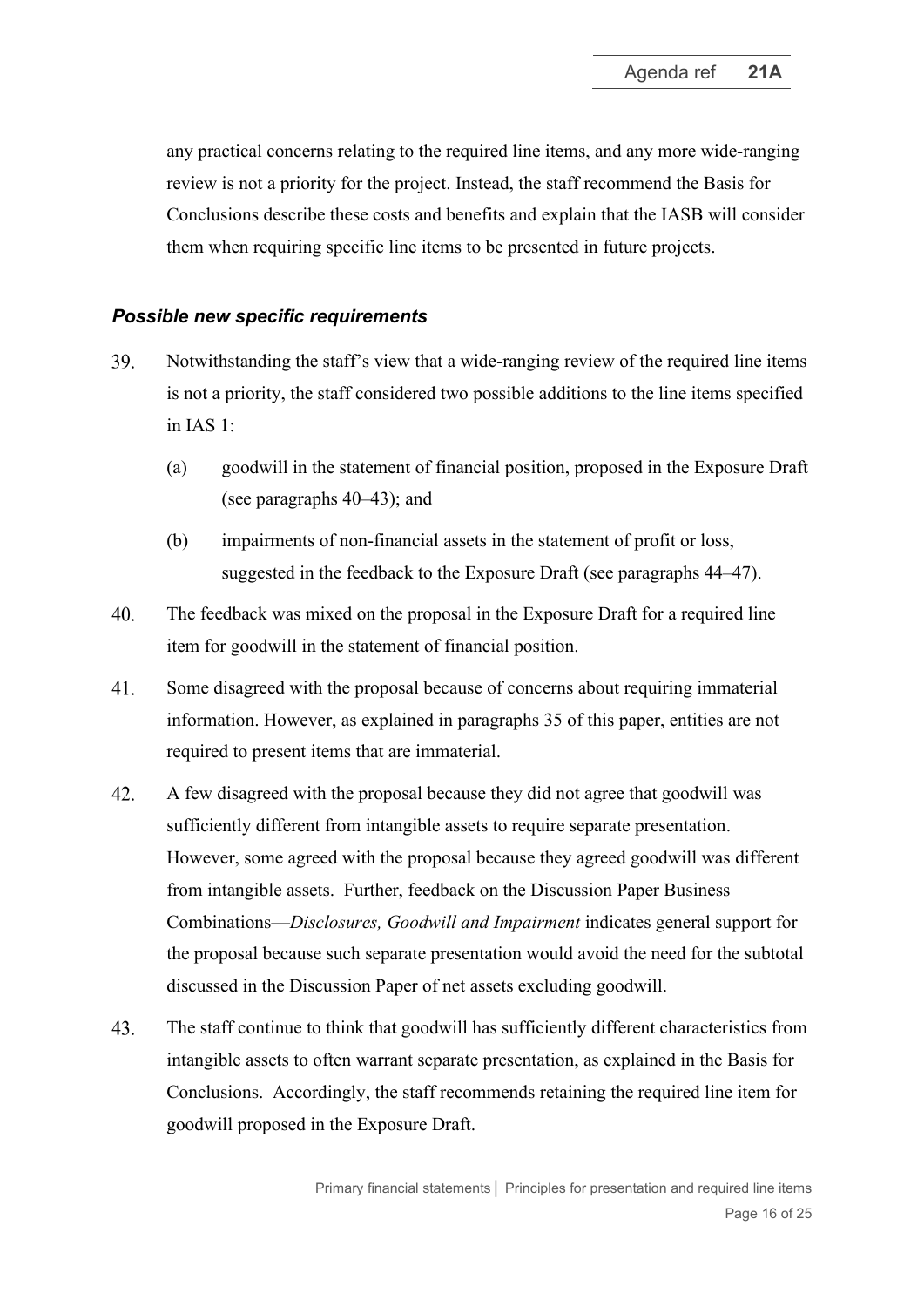- <span id="page-16-1"></span>44. Some respondents to the Exposure Draft commented that impairments of nonfinancial assets should be treated in the same way as a required line item as impairments of financial assets. The staff acknowledges that for some entities impairments of non-financial assets are more likely to be part of an understandable overview of their income and expenses than impairments of financial assets.
- $45.$ However, the proposed revisions of paragraphs 42 and 65 of the Exposure Draft set out in paragraphs [19](#page-7-0) and [33\(a\)](#page-12-1) of this paper would result in such entities:
	- (a) presenting the impairment of non-financial assets, if doing so is necessary to provide an understandable overview of the entity's income and expenses; and
	- (b) not presenting the impairment of financial assets, if doing so reduces how useful the statement is in providing an understandable overview of its income and expenses.
- 46. In practice, the staff think it is likely that entities will conclude separate presentation of impairments of non-financial assets is necessary to provide an understandable overview of the entity's income and expenses. For entities that present an analysis of operating expenses by nature, such separate presentation would be expected as part of that analysis. For entities that present an analysis of operating expenses by function, a clear indication of their desire to present impairments of non-financial assets separately is given by the feedback on the proposal in the Exposure Draft to prohibit the presentation of operating expenses using a mix of by-function and by-nature items. Not being able to present such impairments separately was cited as a reason by many of the respondents that disagreed with the proposal.<sup>[8](#page-16-2)</sup>
- <span id="page-16-0"></span>47. Accordingly, the staff does not think there is a need to add a required line item for impairments of non-financial assets. In the absence of an obvious need, the staff do not think the IASB should add such a required line item without exploring more generally whether other specific line items are required, in the context of the costs and benefits described in paragraph [37](#page-13-0) of this paper.

<span id="page-16-2"></span><sup>&</sup>lt;sup>8</sup> As noted in paragraph [10](#page-4-2) of this paper, the IASB tentatively decided in October 2021 not to prohibit a mixed presentation.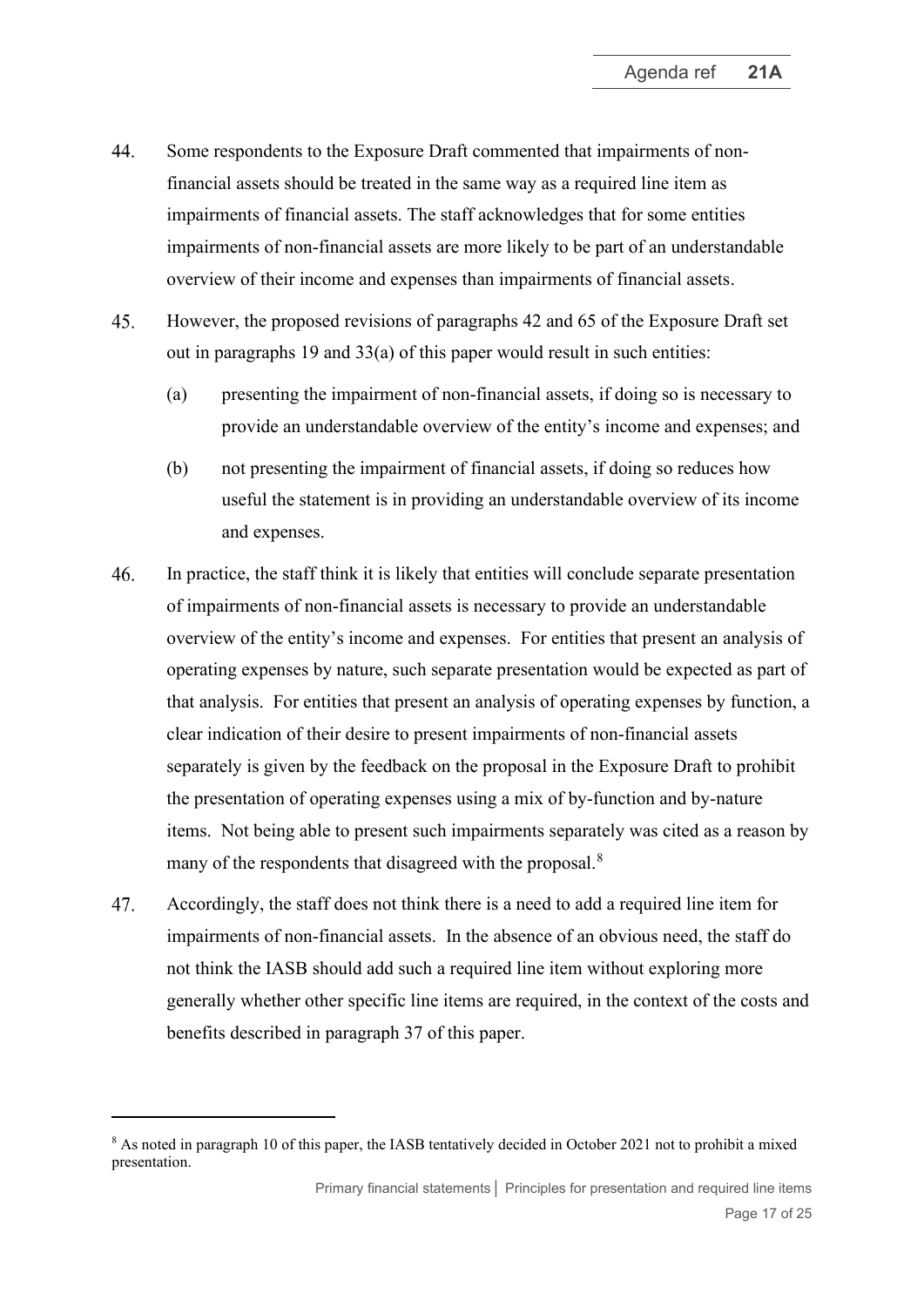#### **Questions for the IASB**

Q4 Does the Board agree to remove the term 'minimum' from paragraph 42 of the Exposure Draft?

Q5 Does the IASB agree with including in the Basis for Conclusions the costs and benefits of requirements for specified line items?

Q6 Does the IASB agree not to revisit the existing requirements for specified line items brought forward from IAS 1?

Q7 Does the IASB agree to proceed with the requirement to present goodwill separately from intangible assets?

Q8 Does the IASB agree not to add a specific requirement to present impairments of non-financial assets?

## *Required line items in the investing and financing categories*

- <span id="page-17-0"></span>48. This section of the paper considers two questions relating to required line items in the investing and financing categories:
	- (a) what happens when amounts relating to a required line item are classified in more than one category in the statement of profit or loss?
	- (b) should the IASB proceed with its proposal for a required line items for income or expenses from financing activities?

# *Amounts related to a required line item are classified in more than one category*

- <span id="page-17-1"></span>49. A line item required to be presented by paragraph 65 of the Exposure Draft may include amounts required to be classified in more than one category in the statement of profit or loss. In such circumstances, paragraph B44 of the Exposure Draft requires the line item to be presented in each affected category.
- 50. Some respondents questioned whether this would lead to clutter in the statement of profit or loss. One example such respondents gave related to the line item 'interest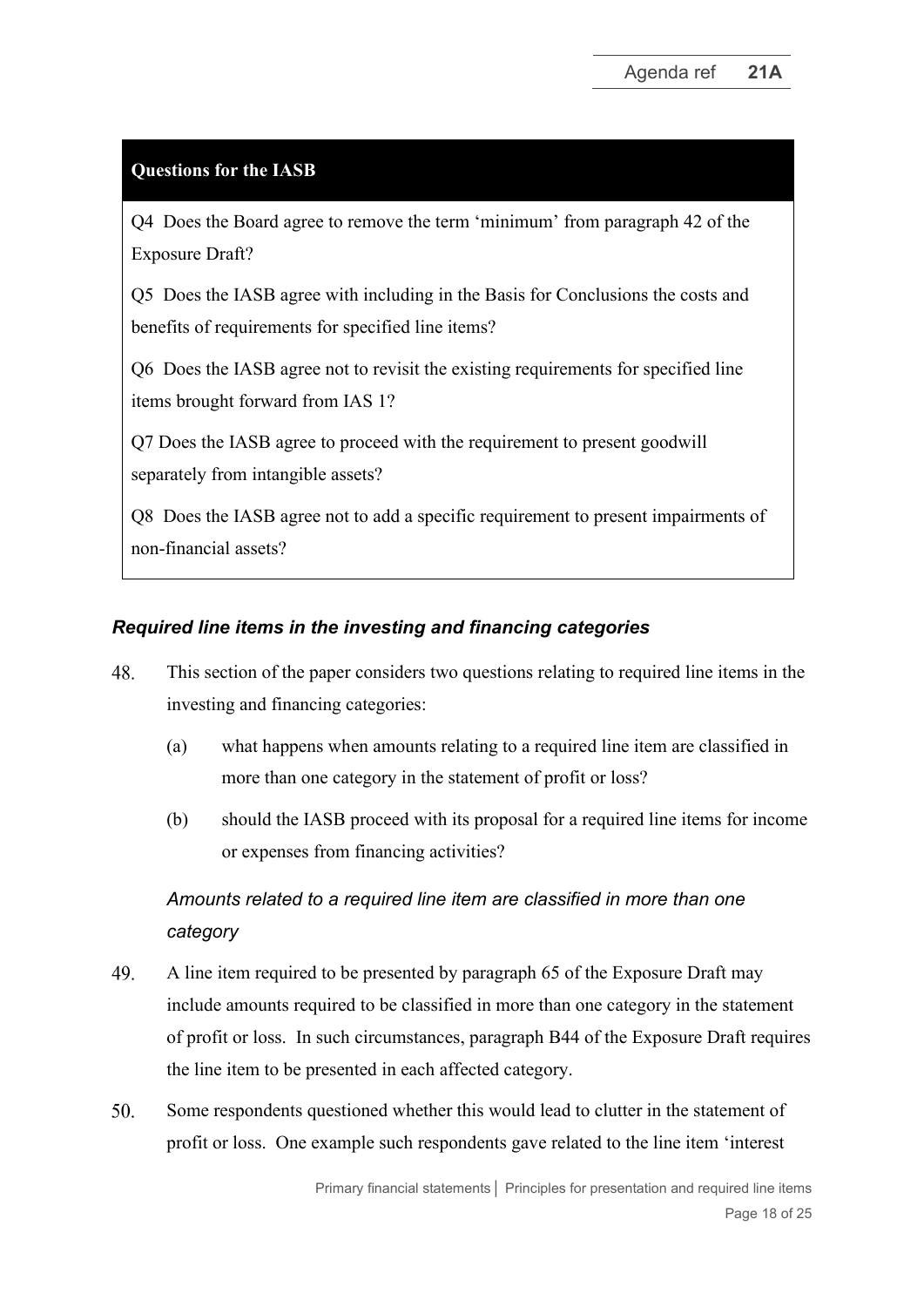revenue calculated using the effective interest method'. Under the proposals in the Exposure Draft, amounts for this line item could have been classified in:

- (a) the operating category—when arising on financial assets which either do not generate returns that arise individually and largely independently from entities' other resources or are held in the course of an entity's main business activity;
- (b) the investing category—when arising on financial assets that generate returns individually and largely independently of other resources and are not held in the course of an entity's main business activities; and
- (c) the financing category—when arising on cash and cash equivalents.
- 51. The possibility of such amounts being classified in the financing category has been removed by the IASB's tentative decision in [Agenda Paper 21B](https://www.ifrs.org/content/dam/ifrs/meetings/2021/may/iasb/ap21b-subtotals-and-categories-profit-before-financing-and-income-tax.pdf) of the May 2021 IASB meeting not to include interest on cash and cash equivalents in the financing category. Nonetheless, items could still be classified in both the operating and investing categories.
- 52. The staff continue to think that in such circumstances, the line item should *in principle* be required in both categories. Not to require it in both categories would mean overriding the classification requirements, which are fundamental to this project. But the staff think the caveat recommended to be added to paragraph 65 of the Exposure Draft 'unless doing so reduces how useful the statement is in providing an understandable overview of its income and expenses', together with the recommended application guidance relating to line items required in the investing category (see paragraphs [26–](#page-9-1)[33](#page-11-0) of this paper), will remove the risk of clutter in the statement of profit or loss.
- <span id="page-18-0"></span>53. The staff also observe, that if an entity presented the line item in one category and also included amounts covered by the line item in another category (either as a separate presented line item or combined with other amounts in another line item), it would need to ensure that the description of the presented line item(s) would not mislead users of financial statements about what was included in the line item(s). The description of the presented line item would need to be sufficiently granular to describe only the amounts captured in each presented line item(s).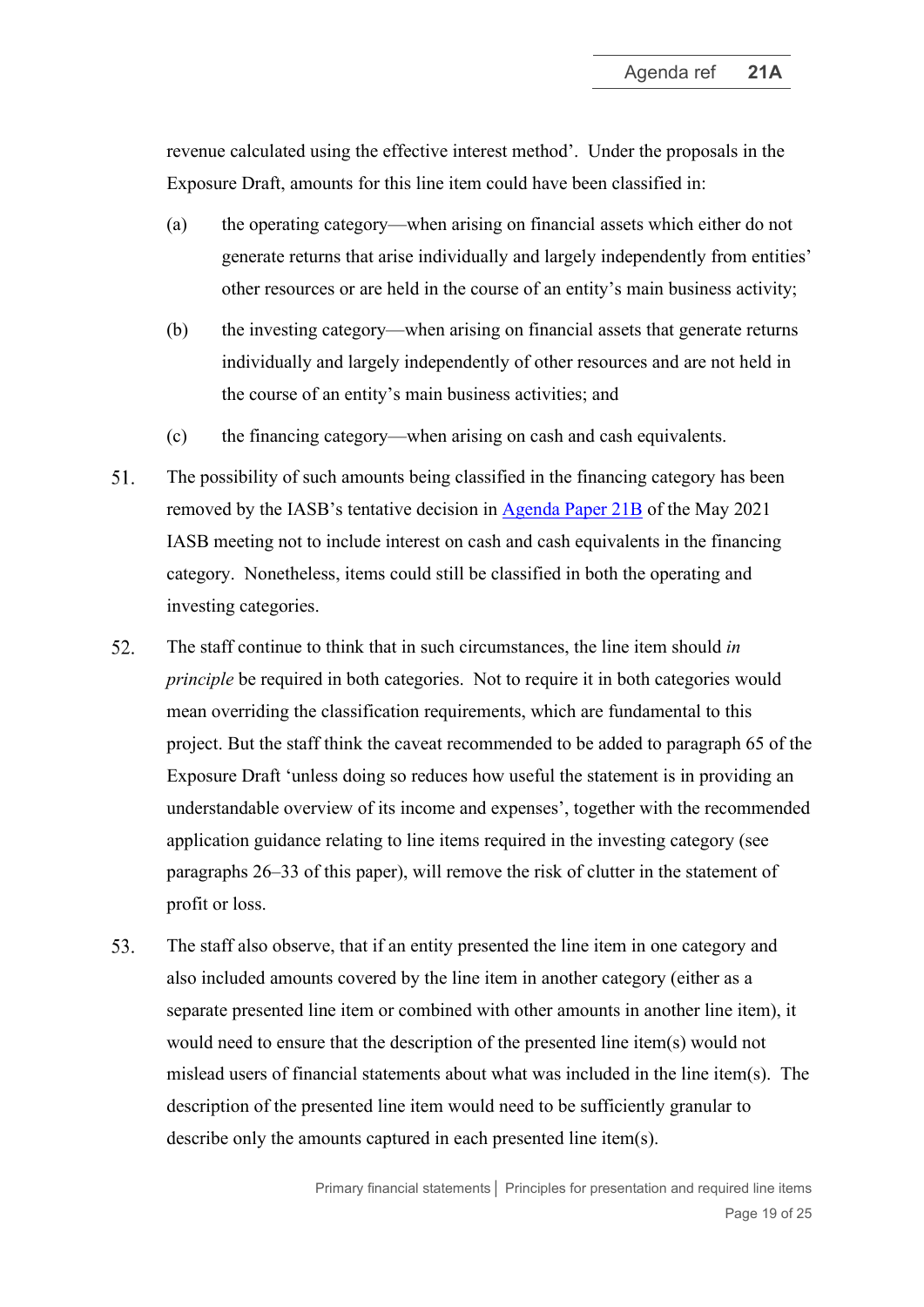#### **Question for the IASB**

Q9 Does the IASB agree to continue with the requirement proposed in paragraph B44 of the Exposure Draft for required line items to be presented in each affected category in the statement of profit or loss?

## *Required line items in the financing category*

- <span id="page-19-0"></span>54. Paragraph 65 of the Exposure Draft requires a line item to be presented for 'income or expenses from financing activities' with a cross-reference to the requirement in paragraph 49 of the Exposure Draft to classify in the financing category 'income and expenses arising from financing activities'. This line item replaced the line item in IAS 1 'finance costs'. At its July 2021 meeting, the IASB tentatively decided not to define liabilities arising from financing activities but instead to classify in the financing category of the statement of profit or loss:
	- (a) all income and expenses from liabilities that arise from transactions that involve only the raising of finance; and
	- (b) specified income and expenses from other liabilities.
- 55. The staff considered the implications of this decision for the presentation of line items in the financing category. The IASB tentatively decided not to define liabilities arising from financing activities in determining how to classify income and expenses because of the difficulty in making such a definition robust and operational. For the same reason, the staff do not recommend continuing with the line item proposed in the Exposure Draft.
- 56. The staff considered whether the IASB should instead require presentation of a line item 'income and expenses from liabilities that arise from transactions that involve only the raising of finance'. However, the distinction between such liabilities and other liabilities was intended only as an operational mechanism for identifying what income and expenses should be classified in the financing category. It was not intended to indicate a necessarily significant difference between the types of income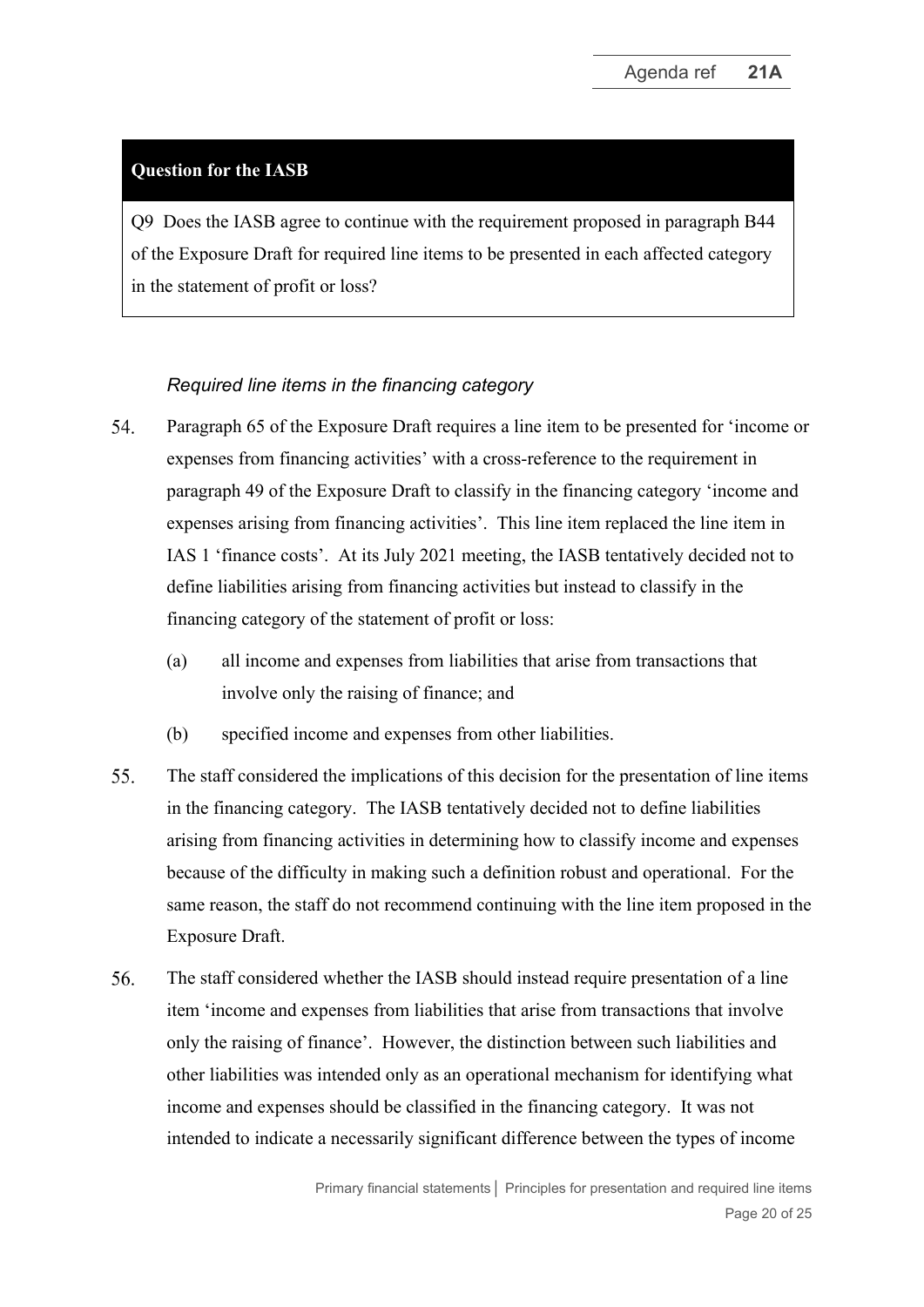and expenses classified in the financing category. The amounts captured from 'other liabilities' cover a spectrum including interest expense on finance leases, net interest expense on pension liabilities and interest expense on decommissioning liabilities. There is a range of views on the extent to which these amounts are similar or dissimilar to interest on liabilities that arise from transactions that involve only the raising of finance. That range of views, combined with the varying amounts involved for different entities, leads the staff to recommend that the IASB should not specify any required line items for the financing category.

<span id="page-20-0"></span>57. The outcome of not specifying any required line items is that an entity will be required to either give a single line item for all amounts in the financing category,  $9$  or use its judgement to present more than one line item, as necessary to provide an understandable overview of its income and expenses. Any disaggregation that results in material information not presented in the statement of profit or loss would be disclosed in the notes.

### **Question for the IASB**

Q10 Does the IASB agree not to specify any required line items to be presented in the financing category in the statement of profit or loss?

<span id="page-20-1"></span><sup>&</sup>lt;sup>9</sup> An entity would be required to present a subtotal immediately before the financing category (profit or loss before financing and income tax) and is very likely to present a subtotal immediately after the financing category (profit or loss before tax).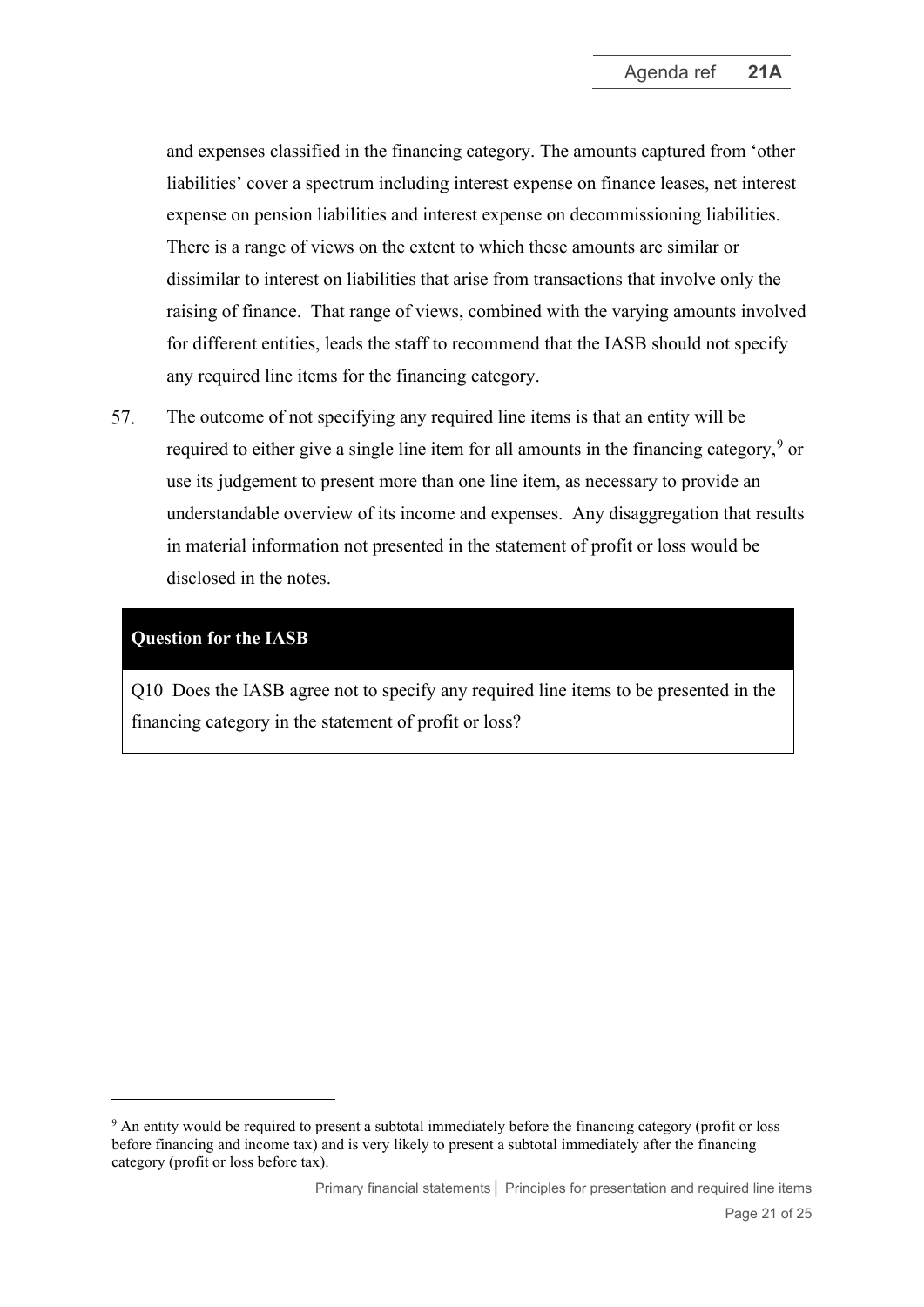## **Appendix A—Extracts from Exposure Draft** *General Presentation and Disclosures*

## *Extracts from the Exposure Draft*

## **General presentation and disclosure requirements**

# **Objective of the financial statements and roles of the primary financial statements and the notes (see paragraphs B3–B4)**

…

- 20 The role of the primary financial statements is to provide a structured and comparable summary of a reporting entity's recognised assets, liabilities, equity, income, expenses and cash flows, which is useful for:
	- (a) obtaining an overview of the entity's assets, liabilities, equity, income, expenses and cash flows;
	- (b) making comparisons between entities, and between reporting periods for the same entity; and
	- (c) identifying items or areas about which users of financial statements may wish to seek additional information in the notes.

…

### **Line items and subtotals**

**42 [IAS 1.85, 55] This [draft] Standard requires minimum line items and subtotals to be presented in the statement(s) of financial performance and the statement of financial position. An entity shall present additional line items (including by disaggregating required minimum line items), headings and subtotals in the statement(s) of financial performance and the statement of financial position when such presentations are relevant to an understanding of the entity's financial performance or financial position.**

…

## **Statement(s) of financial performance**

### **Statement of profit or loss**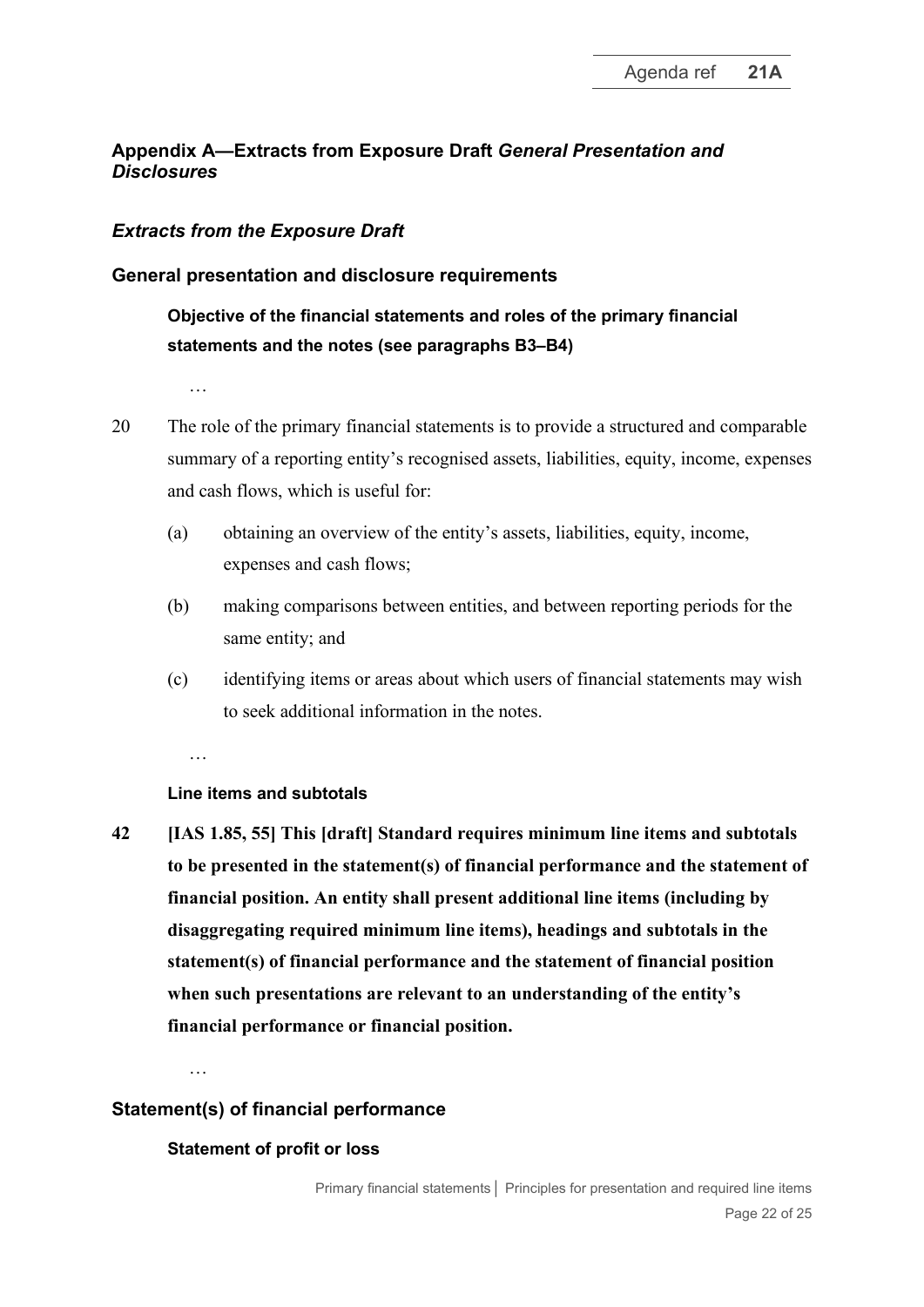**Line items to be presented in the statement of profit or loss**

…

- **65 [IAS 1.82] In addition to items required by other IFRS Standards, an entity shall present in the statement of profit or loss line items for (see paragraphs B15 and B44):**
	- **(a) amounts required by this [draft] Standard, which are:**
		- **(i) revenue, presenting separately the line items described in paragraphs 65(b)(i) and 65(c)(i);**
		- **(ii) income or expenses from financing activities (see paragraph 49(b));**
		- **(iii) share of the profit or loss of integral associates and joint ventures classified in accordance with paragraph 20D of IFRS 12** *Disclosure of Interests in Other Entities***;**
		- **(iv) share of the profit or loss of non-integral associates and joint ventures classified in accordance with paragraph 20D of IFRS 12;**
		- **(v) income tax expense;**
		- **(vi) a single amount for the total of discontinued operations (see IFRS 5); and**
		- **(vii) cost of sales (see paragraph 71);**
	- **(b) amounts related to the requirements of IFRS 9, which are:**
		- **(i) interest revenue calculated using the effective interest method;**
		- **(ii) impairment losses (including reversals of impairment losses or impairment gains) determined in accordance with Section 5.5 of IFRS 9;**
		- **(iii) gains and losses arising from the derecognition of financial assets measured at amortised cost;**
		- **(iv) if a financial asset is reclassified out of the amortised cost measurement category so that it is measured at fair value through**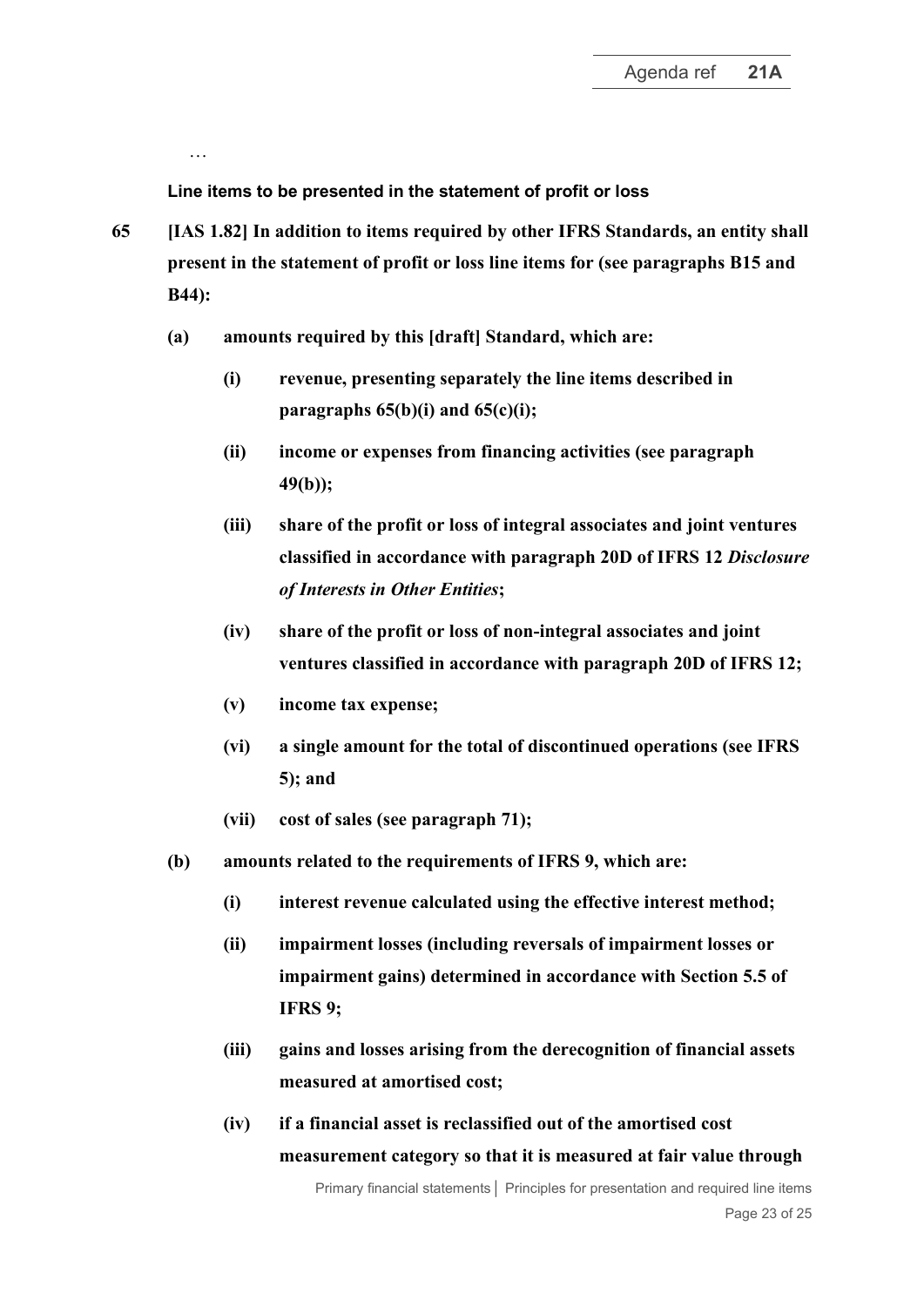**profit or loss, any gain or loss arising from a difference between the previous amortised cost of the financial asset and its fair value at the reclassification date (as defined in IFRS 9); and**

- **(v) if a financial asset is reclassified out of the fair value through other comprehensive income measurement category so that it is measured at fair value through profit or loss, any cumulative gain or loss previously recognised in other comprehensive income that is reclassified to profit or loss; and**
- **(c) amounts related to the requirements of IFRS 17, which are:**
	- **(i) insurance revenue;**
	- **(ii) insurance service expenses from contracts issued within the scope of IFRS 17;**
	- **(iii) income or expenses from reinsurance contracts held;**
	- **(iv) insurance finance income or expenses from contracts issued within the scope of IFRS 17; and**
	- **(v) finance income or expenses from reinsurance contracts held.**
	- …

### **Statement of financial position**

**Line items to be presented in the statement of financial position**

- **82 [IAS 1.54] In addition to items required by other IFRS Standards, an entity shall present in the statement of financial position line items for (see paragraphs B12– B14):**
	- **(a) property, plant and equipment;**
	- **(b) investment property;**
	- **(c) intangible assets;**
	- **(d) goodwill;**
	- **(e) financial assets (excluding amounts shown under (g), (h), (k) and (l));**